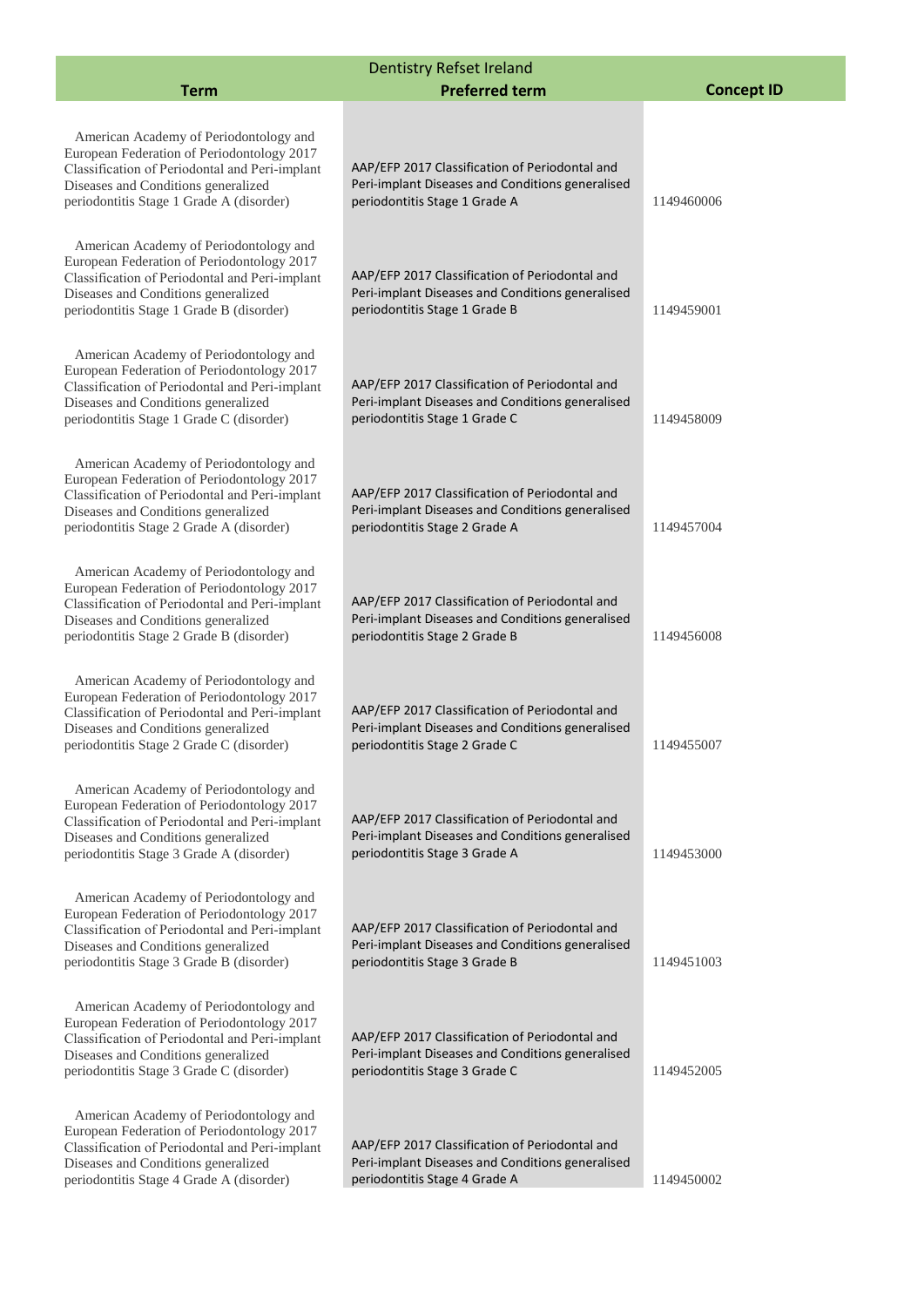| American Academy of Periodontology and<br>European Federation of Periodontology 2017<br>Classification of Periodontal and Peri-implant<br>Diseases and Conditions generalized<br>periodontitis Stage 4 Grade B (disorder) | AAP/EFP 2017 Classification of Periodontal and<br>Peri-implant Diseases and Conditions generalised<br>periodontitis Stage 4 Grade B | 1149449002 |
|---------------------------------------------------------------------------------------------------------------------------------------------------------------------------------------------------------------------------|-------------------------------------------------------------------------------------------------------------------------------------|------------|
| American Academy of Periodontology and<br>European Federation of Periodontology 2017<br>Classification of Periodontal and Peri-implant<br>Diseases and Conditions generalized<br>periodontitis Stage 4 Grade C (disorder) | AAP/EFP 2017 Classification of Periodontal and<br>Peri-implant Diseases and Conditions generalised<br>periodontitis Stage 4 Grade C | 1149448005 |
| American Academy of Periodontology and<br>European Federation of Periodontology 2017<br>Classification of Periodontal and Peri-implant<br>Diseases and Conditions localized periodontitis<br>Stage 1 Grade A (disorder)   | AAP/EFP 2017 Classification of Periodontal and<br>Peri-implant Diseases and Conditions localised<br>periodontitis Stage 1 Grade A   | 1149446009 |
| American Academy of Periodontology and<br>European Federation of Periodontology 2017<br>Classification of Periodontal and Peri-implant<br>Diseases and Conditions localized periodontitis<br>Stage 1 Grade B (disorder)   | AAP/EFP 2017 Classification of Periodontal and<br>Peri-implant Diseases and Conditions localised<br>periodontitis Stage 1 Grade B   | 1149447000 |
| American Academy of Periodontology and<br>European Federation of Periodontology 2017<br>Classification of Periodontal and Peri-implant<br>Diseases and Conditions localized periodontitis<br>Stage 1 Grade C (disorder)   | AAP/EFP 2017 Classification of Periodontal and<br>Peri-implant Diseases and Conditions localised<br>periodontitis Stage 1 Grade C   | 1149439000 |
| American Academy of Periodontology and<br>European Federation of Periodontology 2017<br>Classification of Periodontal and Peri-implant<br>Diseases and Conditions localized periodontitis<br>Stage 2 Grade A (disorder)   | AAP/EFP 2017 Classification of Periodontal and<br>Peri-implant Diseases and Conditions localised<br>periodontitis Stage 2 Grade A   | 1149440003 |
| American Academy of Periodontology and<br>European Federation of Periodontology 2017<br>Classification of Periodontal and Peri-implant<br>Diseases and Conditions localized periodontitis<br>Stage 2 Grade C (disorder)   | AAP/EFP 2017 Classification of Periodontal and<br>Peri-implant Diseases and Conditions localised<br>periodontitis Stage 2 Grade C   | 1149442006 |
| American Academy of Periodontology and<br>European Federation of Periodontology 2017<br>Classification of Periodontal and Peri-implant<br>Diseases and Conditions localized periodontitis<br>Stage 3 Grade A (disorder)   | AAP/EFP 2017 Classification of Periodontal and<br>Peri-implant Diseases and Conditions localised<br>periodontitis Stage 3 Grade A   | 1149443001 |
| American Academy of Periodontology and<br>European Federation of Periodontology 2017<br>Classification of Periodontal and Peri-implant<br>Diseases and Conditions localized periodontitis<br>Stage 3 Grade B (disorder)   | AAP/EFP 2017 Classification of Periodontal and<br>Peri-implant Diseases and Conditions localised<br>periodontitis Stage 3 Grade B   | 1149444007 |
| American Academy of Periodontology and<br>European Federation of Periodontology 2017<br>Classification of Periodontal and Peri-implant<br>Diseases and Conditions localized periodontitis<br>Stage 3 Grade C (disorder)   | AAP/EFP 2017 Classification of Periodontal and<br>Peri-implant Diseases and Conditions localised<br>periodontitis Stage 3 Grade C   | 1149445008 |
| Aberrant insertion of labial frenulum<br>(disorder)                                                                                                                                                                       | Aberrant insertion of labial frenulum                                                                                               | 109551007  |
| Abnormal digestive tract function (finding)                                                                                                                                                                               | Abnormal digestive tract function                                                                                                   | 61578001   |
| Abrasion (disorder)                                                                                                                                                                                                       | Abrasion                                                                                                                            | 399963005  |
| Friction injury of tooth (disorder)                                                                                                                                                                                       | Abrasion of tooth                                                                                                                   | 47222000   |
|                                                                                                                                                                                                                           |                                                                                                                                     |            |

the control of the control of the control of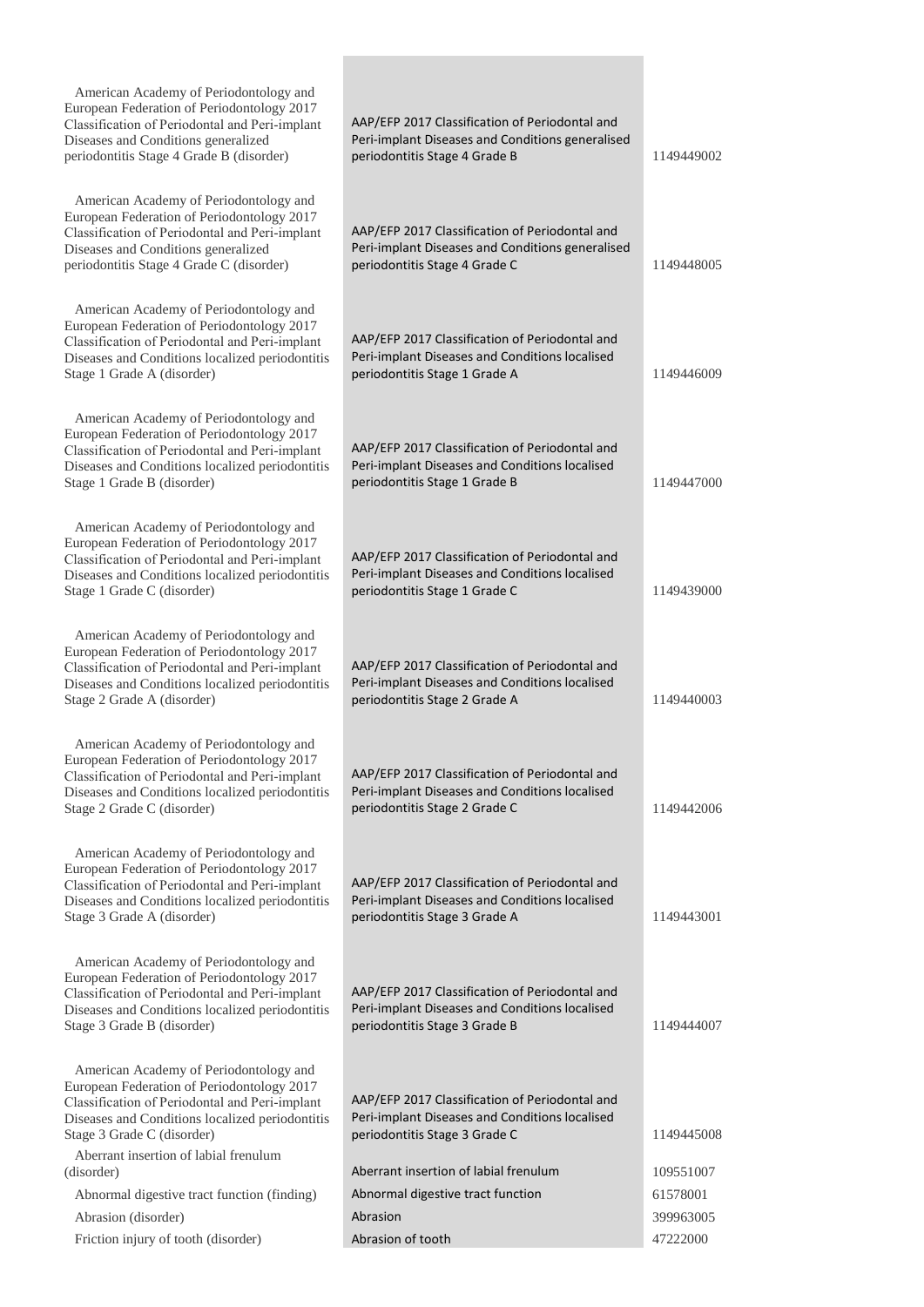| Abscess of salivary gland (disorder)                                                                                                                                                                                    | Abscess of salivary gland                                                                                                                                                                                    | 80483009             |
|-------------------------------------------------------------------------------------------------------------------------------------------------------------------------------------------------------------------------|--------------------------------------------------------------------------------------------------------------------------------------------------------------------------------------------------------------|----------------------|
| Acquired epidermolysis bullosa (disorder)                                                                                                                                                                               | Acquired epidermolysis bullosa                                                                                                                                                                               | 2772003              |
| Actinic cheilitis (disorder)                                                                                                                                                                                            | <b>Actinic cheilitis</b>                                                                                                                                                                                     | 46795000             |
| Acute apical abscess (disorder)                                                                                                                                                                                         | Acute apical abscess                                                                                                                                                                                         | 109602002            |
| Acute necrotizing stomatitis (disorder)                                                                                                                                                                                 | Acute necrotising stomatitis                                                                                                                                                                                 | 306785007            |
| Add clasp to existing partial denture<br>(procedure)                                                                                                                                                                    |                                                                                                                                                                                                              |                      |
| Add tooth to denture (procedure)                                                                                                                                                                                        | Add clasp to existing partial denture<br>Add tooth to denture                                                                                                                                                | 6622009<br>281186003 |
| Adhesive failure of dental restoration                                                                                                                                                                                  |                                                                                                                                                                                                              |                      |
| (finding)                                                                                                                                                                                                               | Adhesive failure of dental restoration                                                                                                                                                                       | 702745006            |
| Adjust denture (procedure)                                                                                                                                                                                              | Adjust denture                                                                                                                                                                                               | 122451000            |
| Adjust fixed orthodontic appliance<br>(procedure)                                                                                                                                                                       | Adjust fixed orthodontic appliance                                                                                                                                                                           | 234859000            |
| Adjust functional orthodontic appliance<br>(procedure)                                                                                                                                                                  | Adjust functional orthodontic appliance                                                                                                                                                                      | 234875002            |
| Adjust orthodontic headgear (procedure)                                                                                                                                                                                 | Adjust orthodontic headgear                                                                                                                                                                                  | 234876001            |
| Adjust rapid maxillary expansion appliance                                                                                                                                                                              |                                                                                                                                                                                                              |                      |
| (procedure)<br>Adjust removable orthodontic appliance                                                                                                                                                                   | Adjust rapid maxillary expansion appliance                                                                                                                                                                   | 234867008            |
| (procedure)                                                                                                                                                                                                             | Adjust removable orthodontic appliance                                                                                                                                                                       | 234870007            |
| Adjust tooth restoration (procedure)                                                                                                                                                                                    | Adjust tooth restoration                                                                                                                                                                                     | 234732003            |
| Allergic disposition (finding)                                                                                                                                                                                          | Allergy                                                                                                                                                                                                      | 609328004            |
| Allogeneic bone graft (procedure)                                                                                                                                                                                       | Allogeneic bone graft                                                                                                                                                                                        | 116372002            |
| Alveolectomy, including sequestrectomy                                                                                                                                                                                  |                                                                                                                                                                                                              |                      |
| (procedure)                                                                                                                                                                                                             | Alveolectomy, including sequestrectomy                                                                                                                                                                       | 44156005             |
| Alveolitis of jaw (disorder)                                                                                                                                                                                            | Alveolitis of jaw                                                                                                                                                                                            | 61804006             |
| Amalgam (silver) dental filling material<br>(substance)                                                                                                                                                                 | Amalgam (silver) dental filling material                                                                                                                                                                     | 256447001            |
| Amalgam tattoo (disorder)                                                                                                                                                                                               | Amalgam tattoo                                                                                                                                                                                               | 109789004            |
| Ameloblastoma of jaw (disorder)                                                                                                                                                                                         | Ameloblastoma of jaw                                                                                                                                                                                         | 285311001            |
| Amelogenesis imperfecta, hypocalcification<br>type (disorder)                                                                                                                                                           | Amelogenesis imperfecta, hypocalcification type                                                                                                                                                              | 109471001            |
| Amelogenesis imperfecta, hypomaturation                                                                                                                                                                                 | Amelogenesis imperfecta, hypomaturation                                                                                                                                                                      |                      |
| hypoplasia type with taurodontism (disorder)                                                                                                                                                                            | hypoplasia type with taurodontism                                                                                                                                                                            | 109472008            |
| Amelogenesis imperfecta, hypomaturation<br>type (disorder)                                                                                                                                                              | Amelogenesis imperfecta, hypomaturation type                                                                                                                                                                 | 109475005            |
| Amelogenesis imperfecta, hypoplastic type                                                                                                                                                                               |                                                                                                                                                                                                              |                      |
| (disorder)                                                                                                                                                                                                              | Amelogenesis imperfecta, hypoplastic type                                                                                                                                                                    | 109476006            |
| American Academy of Periodontology and<br>European Federation of Periodontology 2017<br>Classification of Periodontal and Peri-implant<br>Diseases and Conditions localized periodontitis<br>Stage 2 Grade B (disorder) | American Academy of Periodontology and<br>European Federation of Periodontology 2017<br>Classification of Periodontal and Peri-implant<br>Diseases and Conditions localised periodontitis<br>Stage 2 Grade B | 1149441004           |
| Amputation of crown of tooth with root<br>retention (procedure)                                                                                                                                                         | Amputation of crown of tooth with root retention                                                                                                                                                             | 405249000            |
| Anemia (disorder)                                                                                                                                                                                                       | Anaemia                                                                                                                                                                                                      | 271737000            |
| Angina (disorder)                                                                                                                                                                                                       | Angina                                                                                                                                                                                                       | 194828000            |
| Ankylosis of tooth (disorder)                                                                                                                                                                                           | Ankylosis of tooth                                                                                                                                                                                           | 14901003             |
| Anodontia (disorder)                                                                                                                                                                                                    | Anodontia                                                                                                                                                                                                    | 26624006             |
| Anterior crossbite (disorder)                                                                                                                                                                                           | Anterior crossbite                                                                                                                                                                                           | 27002002             |
| Anterior open bite (disorder)                                                                                                                                                                                           | Anterior open bite                                                                                                                                                                                           | 67289000             |
| Anxiety (finding)                                                                                                                                                                                                       | Anxiety                                                                                                                                                                                                      | 48694002             |
| Therapeutic apical closure (procedure)                                                                                                                                                                                  | Apexification of tooth                                                                                                                                                                                       | 9218007              |
| Apically repositioned periodontal flap<br>(procedure)                                                                                                                                                                   | Apically repositioned periodontal flap                                                                                                                                                                       | 234685003            |
|                                                                                                                                                                                                                         |                                                                                                                                                                                                              |                      |
| Appliance for sleep apnea (physical object)                                                                                                                                                                             | Appliance for sleep apnoea                                                                                                                                                                                   | 272265001            |
| Fissure seal tooth (procedure)                                                                                                                                                                                          | Application of fissure sealant to tooth                                                                                                                                                                      | 234713009            |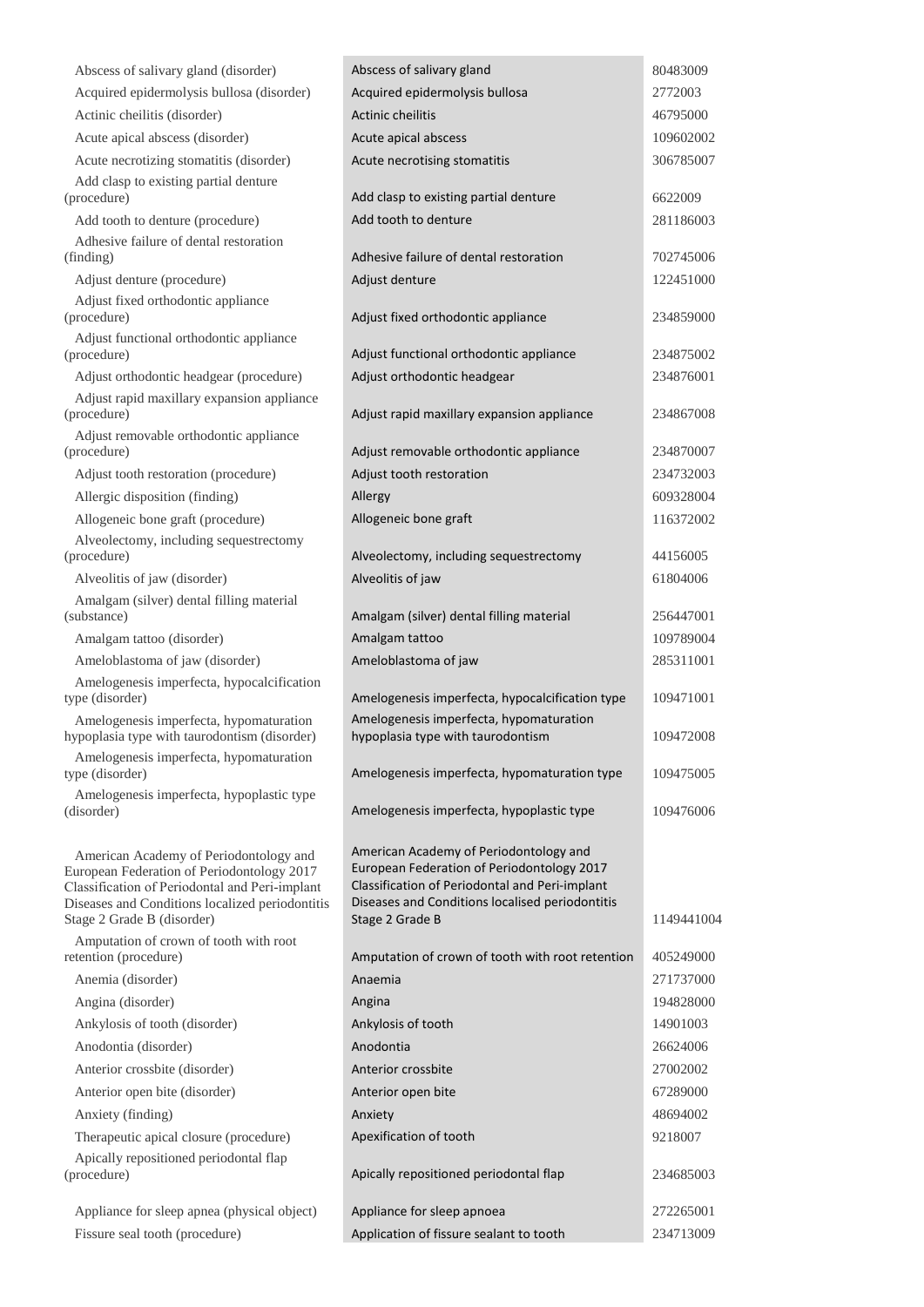| Application to periodontal pocket (procedure)           | Application to periodontal pocket            | 304992005  |
|---------------------------------------------------------|----------------------------------------------|------------|
| Asthma (disorder)                                       | Asthma                                       | 195967001  |
| At high risk for dental caries (finding)                | At high risk for dental caries               | 609402003  |
| At low risk for dental caries (finding)                 | At low risk for dental caries                | 609400006  |
| At moderate risk for dental caries (finding)            | At moderate risk for dental caries           | 609401005  |
| Atrophy of salivary gland (disorder)                    | Atrophy of salivary gland                    | 48128006   |
| Atrophy of tongue papillae (disorder)                   | Atrophy of tongue papillae                   | 9491003    |
| Atypical facial pain (finding)                          | Atypical facial pain                         | 71303008   |
| Augmentation of alveolar ridge (procedure)              | Augmentation of alveolar ridge               | 234661006  |
| Autogenous bone graft (procedure)                       | Autogenous bone graft                        | 116371009  |
| Autograft (substance)                                   | Autograft                                    | 15879007   |
| Autotransplantation of tooth (procedure)                | Autotransplantation of tooth                 | 173279000  |
| Complete avulsion of tooth (disorder)                   | Avulsion of tooth                            | 109671008  |
| Behcet's syndrome (disorder)                            | Behcet's syndrome                            | 310701003  |
| Bell's palsy (disorder)                                 | Bell's palsy                                 | 193093009  |
| Benign neoplasm of jaw (disorder)                       | Benign neoplasm of jaw                       | 92161005   |
| Benign neoplasm of major salivary gland                 |                                              |            |
| (disorder)                                              | Benign neoplasm of major salivary gland      | 92205005   |
| Benign neoplasm of oral cavity (disorder)               | Benign neoplasm of oral cavity               | 419645003  |
| Bilateral crossbite (disorder)                          | <b>Bilateral crossbite</b>                   | 92505009   |
| Biopsy of bone (procedure)                              | Biopsy of bone                               | 13861005   |
| Biopsy of lesion of gingiva (procedure)                 | Biopsy of lesion of gingiva                  | 173345004  |
| Biopsy of lesion of minor salivary gland<br>(procedure) | Biopsy of lesion of minor salivary gland     | 234943004  |
| Record occlusal registration (procedure)                | <b>Bite registration</b>                     | 252498005  |
| Blood coagulation disorder (disorder)                   | <b>Bleeding disorder</b>                     | 64779008   |
| Blood test (procedure)                                  | <b>Blood test</b>                            | 396550006  |
| Body height (observable entity)                         | Body height                                  | 1153637007 |
| Body weight (observable entity)                         | Body weight                                  | 27113001   |
|                                                         |                                              |            |
| Placement of orthodontic bracket (procedure)            | Bond orthodontic bracket                     | 234844006  |
| Dentinogenesis imperfecta - Shield's type III           |                                              |            |
| (disorder)                                              | Brandywine type of dentinogenesis imperfecta | 234970006  |
| Bronchitis (disorder)                                   | <b>Bronchitis</b>                            | 32398004   |
| Does bruise easily (situation)                          | <b>Bruises easily</b>                        | 425075004  |
| Cantilever bridge - dental (physical object)            | Cantilever bridge - dental                   | 277094009  |
| Carcinoma in situ of buccal mucosa (disorder)           | Carcinoma in situ of buccal mucosa           | 92558004   |
| Carcinoma in situ of floor of mouth (disorder)          | Carcinoma in situ of floor of mouth          | 92595004   |
| Carcinoma in situ of gum (disorder)                     | Carcinoma in situ of gum                     | 92605003   |
| Carcinoma in situ of lip (disorder)                     | Carcinoma in situ of lip                     | 92643000   |
| Carcinoma in situ of palate (disorder)                  | Carcinoma in situ of palate                  | 92670007   |
| Carcinoma in situ of tongue (disorder)                  | Carcinoma in situ of tongue                  | 92769003   |
| Cardiac conduit (physical object)                       | Cardiac conduit                              | 264824009  |
|                                                         |                                              |            |
| Cardiac pacemaker, device (physical object)             | Cardiac pacemaker                            | 14106009   |
| Cast dental study model (procedure)                     | Cast dental study model                      | 281621005  |
| Cellulitis (morphologic abnormality)                    | <b>Cellulitis</b>                            | 385627004  |
| Cementoblastoma, benign (morphologic                    |                                              |            |
| abnormality)                                            | Cementoblastoma, benign                      | 23255001   |
| Cemento-ossifying fibroma (morphologic<br>abnormality)  | Cemento-ossifying fibroma                    | 302863006  |
| Change of wound pack (procedure)                        | Change of wound pack                         | 241020009  |
| Cheek biting (finding)                                  | Cheek biting                                 | 59901004   |
|                                                         |                                              |            |

and the control of the control of the con-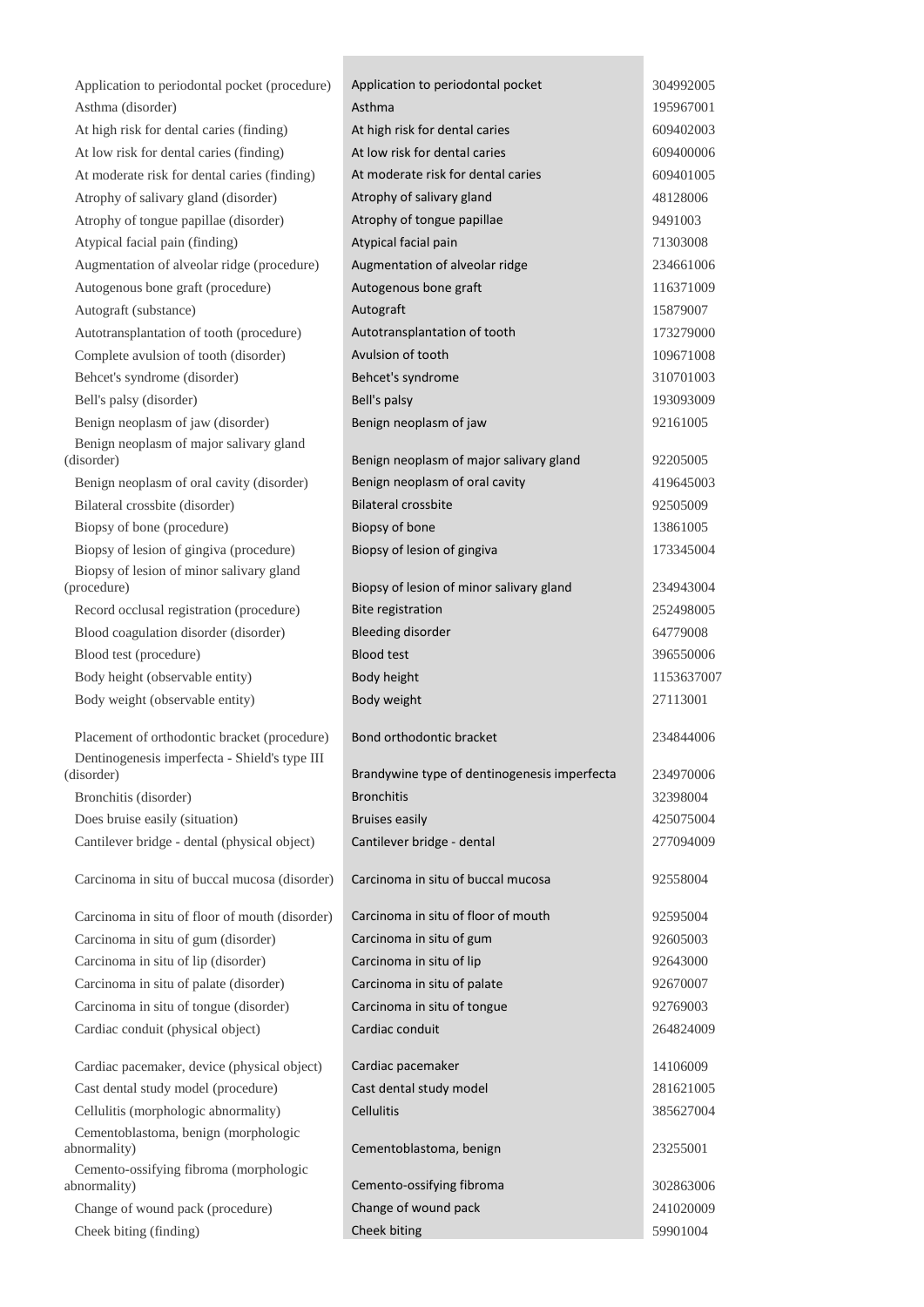| Chronic hyperplastic pulpitis (disorder)                                        | Chronic hyperplastic pulpitis               | 44758003             |
|---------------------------------------------------------------------------------|---------------------------------------------|----------------------|
| Chronic plaque-like oral candidosis (disorder)                                  | Chronic plaque-like oral candidiasis        | 402997002            |
| Cigar smoker (finding)                                                          | Cigar smoker                                | 59978006             |
| Cigarette smoker (finding)                                                      | Cigarette smoker                            | 65568007             |
| Class I facial skeletal pattern (finding)                                       | Class I facial skeletal pattern             | 248292005            |
| Class II facial skeletal pattern (finding)                                      | Class II facial skeletal pattern            | 248293000            |
| Class III facial skeletal pattern (finding)                                     | Class III facial skeletal pattern           | 248294006            |
| Classical histoplasmosis oral ulceration                                        |                                             |                      |
| (disorder)                                                                      | Classical histoplasmosis oral ulceration    | 240734008            |
| Cleft lip (disorder)                                                            | Cleft lip                                   | 80281008             |
| Cleft palate (disorder)<br>Cleft palate with cleft lip (disorder)               | Cleft palate<br>Cleft palate with cleft lip | 87979003<br>66948001 |
| Closure of oroantral communication                                              |                                             |                      |
| (procedure)                                                                     | Closure of oroantral communication          | 1156271004           |
| Closure of oroantral fistula (procedure)                                        | Closure of oroantral fistula                | 73776009             |
| Celiac disease (disorder)                                                       | Coeliac disease                             | 396331005            |
| Cohesive failure of dental restoration                                          |                                             |                      |
| (finding)                                                                       | Cohesive failure of dental restoration      | 702645001            |
| Cold dental pulp vitality test (procedure)                                      | Cold dental pulp vitality test              | 252496009            |
| Collection of sample from mouth (procedure)                                     | Collection of sample from mouth             | 310216004            |
| Complete (qualifier value)                                                      | Complete                                    | 255594003            |
| Complete removal of fixed orthodontic<br>appliance (procedure)                  | Complete debond orthodontic fixed appliance | 303609002            |
| Complete denture (physical object)                                              | Complete denture                            | 272252005            |
| Complex odontoma (morphologic<br>abnormality)                                   | Complex odontoma                            | 29020002             |
| Complicated tooth crown and root fracture<br>(disorder)                         | Complicated tooth crown and root fracture   | 263273002            |
| Fracture of crown of tooth, enamel and<br>dentin, with pulp exposure (disorder) | Complicated tooth crown fracture            | 109753007            |
| Composite dental filling material (substance)                                   | Composite dental filling material           | 256452006            |
| Compound odontoma (morphologic<br>abnormality)                                  | Compound odontoma                           | 28733007             |
| Computed tomography imaging report (record<br>artifact)                         | Computed tomography imaging report          | 4260000000000        |
| Concussion of tooth (disorder)                                                  | Concussion of tooth                         | 109746003            |
| Cone beam computed tomography                                                   |                                             |                      |
| (procedure)                                                                     | Cone beam CT                                | 717193008            |
| Conical supernumerary tooth (disorder)                                          | Conical supernumerary tooth                 | 234952008            |
| Oral administration of sedative for conscious<br>sedation (procedure)           | Conscious oral sedation                     | 442842005            |
| Induction of conscious sedation (procedure)                                     | Conscious sedation                          | 314271007            |
| Medicinal product acting as contraceptive<br>(product)                          | Contraceptive agent                         | 108899006            |
| Copy denture technique (qualifier value)                                        | Copy denture technique                      | 278440009            |
| Dentin dysplasia, type II (disorder)                                            | Coronal dentine dysplasia                   | 109494000            |
| Coronally repositioned periodontal flap<br>(procedure)                          | Coronally repositioned periodontal flap     | 234686002            |
| Coxsackie virus infection of oral cavity<br>(disorder)                          | Coxsackie virus infection of oral cavity    | 698257008            |
| Cracked tooth (disorder)                                                        | Cracked tooth syndrome                      | 109747007            |
| Cranial nerve disorder (disorder)                                               | Cranial nerve disorder                      | 73013002             |
| Crohn's disease (disorder)                                                      | Crohn's disease                             | 34000006             |
| Crossbite (disorder)                                                            | Crossbite                                   | 109495004            |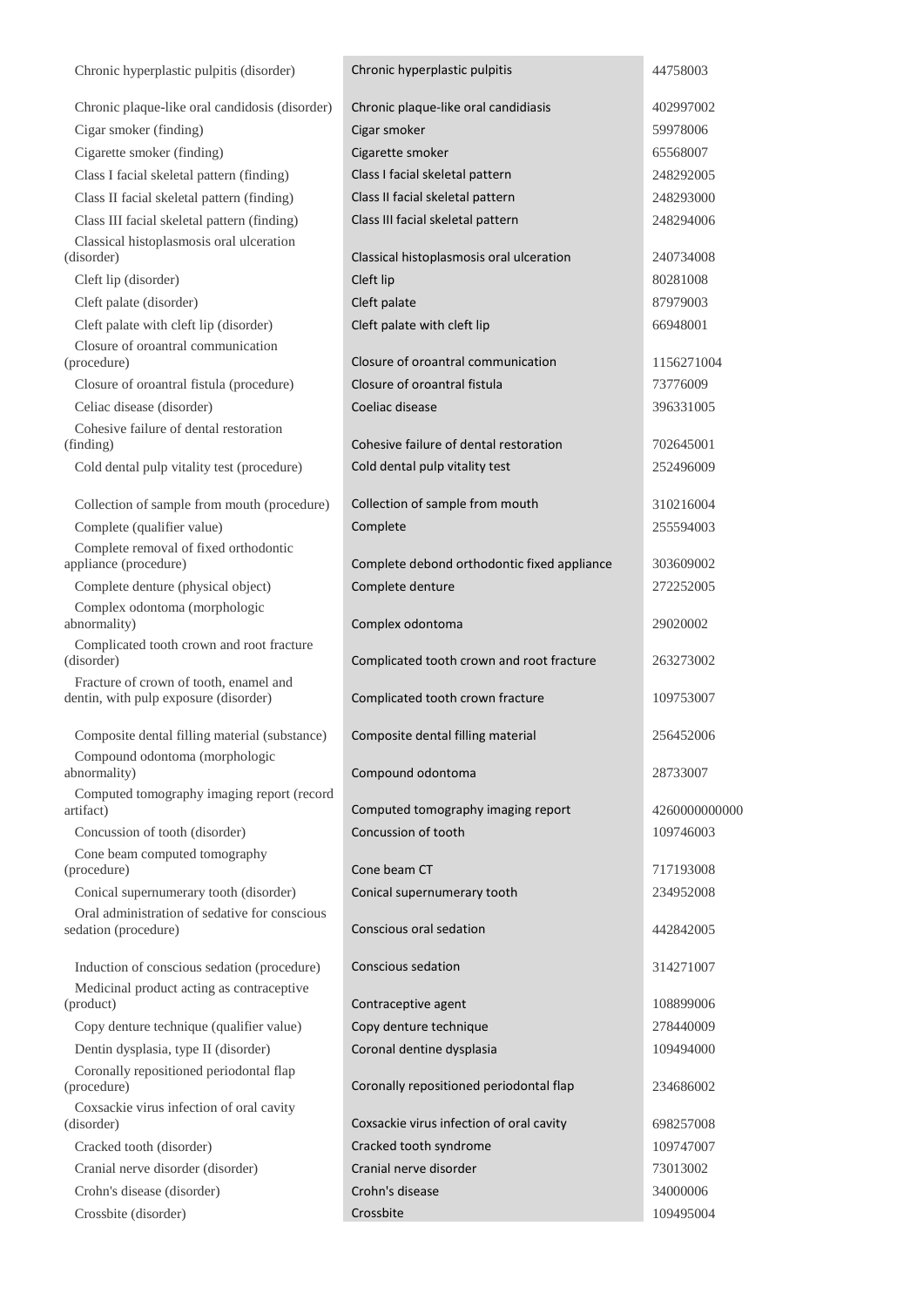| Crowding of anterior mandibular teeth<br>(disorder)                    | Crowding of anterior mandibular teeth                         | 449789003 |
|------------------------------------------------------------------------|---------------------------------------------------------------|-----------|
| Crowding of anterior maxillary teeth                                   |                                                               |           |
| (disorder)                                                             | Crowding of anterior maxillary teeth                          | 449798000 |
| Crowding of posterior mandibular teeth<br>(disorder)                   | Crowding of posterior mandibular teeth                        | 449791006 |
| Crowding of posterior maxillary teeth<br>(disorder)                    | Crowding of posterior maxillary teeth                         | 449788006 |
| Crowding of teeth (disorder)                                           | Crowding of teeth                                             | 12351004  |
| Crown lengthening, hard and soft tissue<br>(procedure)                 | Crown lengthening, hard and soft tissue                       | 31890001  |
| Cryotherapy (procedure)                                                | Cryotherapy                                                   | 26782000  |
| Curettage of tooth socket (procedure)                                  | Curettage of tooth socket                                     | 284054005 |
| Cyst - diagnostic aspiration (procedure)                               | Cyst - diagnostic aspiration                                  | 274388001 |
| Cyst of jaw (disorder)                                                 | Cyst of jaw                                                   | 43144004  |
| Dens evaginatus (disorder)                                             | Dens evaginatus                                               | 63691004  |
| Dental behavior management<br>(regime/therapy)                         | Dental behaviour management                                   | 38592005  |
| Dental bridge abutment (physical object)                               | Dental bridge abutment                                        | 718054003 |
| Dental bridge pontic (physical object)                                 | Dental bridge pontic                                          | 718055002 |
| Enamel caries (disorder)                                               | Dental caries confined to enamel                              | 80353004  |
| Dental center-line finding (finding)                                   | Dental centre-line finding                                    | 278655007 |
| Dental crown, ceramic (physical object)                                | Dental crown, ceramic                                         | 468254001 |
| Dental consultation and report (procedure)                             | Dental examination                                            | 34043003  |
| Dental fluorosis (disorder)                                            | Dental fluorosis                                              | 30265004  |
| Dental implant maintenance procedure                                   |                                                               |           |
| (procedure)                                                            | Dental implant maintenance procedure                          | 50271000  |
| Dental phobia (finding)                                                | Dental phobia                                                 | 38617005  |
| Gingivitis due to dental plaque (disorder)                             | Dental plaque induced gingivitis                              | 713245008 |
| Dental post core - direct (physical object)                            | Dental post core - direct                                     | 281851002 |
| Dental post core - indirect (physical object)                          | Dental post core - indirect                                   | 281852009 |
| Dental restoration esthetically inadequate or<br>displeasing (finding) | Dental restoration aesthetically inadequate or<br>displeasing | 109730006 |
| Dental restoration failure of marginal integrity<br>(finding)          | Dental restoration failure of marginal integrity              | 109735001 |
| Dental trauma (disorder)                                               | Dental trauma                                                 | 397869004 |
| Dental trauma consultation and report                                  |                                                               |           |
| (procedure)                                                            | Dental trauma consultation and report                         | 773298008 |
| Dental X-ray periapical (procedure)                                    | Dental X-ray periapical                                       | 241047004 |
| Dentigerous cyst (disorder)                                            | Dentigerous cyst                                              | 9245008   |
| Sensitive dentin (disorder)                                            | Dentine hypersensitivity                                      | 13468005  |
| Dentinogenesis imperfecta - Shield's type I<br>(disorder)              | Dentinogenesis imperfecta with osteogenesis<br>imperfecta     | 234968002 |
| Dentinogenesis imperfecta - Shield's type II<br>(disorder)             | Dentinogenesis imperfecta without osteogenesis<br>imperfecta  | 234969005 |
| Denture cushion (physical object)                                      | Denture cushion                                               | 469099006 |
| Denture stomatitis (disorder)                                          | Denture stomatitis                                            | 69254008  |
| Accretion on teeth (disorder)                                          | Deposition on teeth                                           | 6288001   |
| Depression - motion (qualifier value)                                  | Depression                                                    | 255339005 |
| Design denture (procedure)                                             | Design denture                                                | 281674000 |
| Diagnostic radiography of facial bones<br>(procedure)                  | Diagnostic radiography of facial bones                        | 68306006  |
| Diagnostic wax-up of teeth (procedure)                                 | Diagnostic wax-up of teeth                                    | 284719007 |
| Diet education (procedure)                                             | Dietary advice                                                | 11816003  |
| Dietary intake assessment using food diary<br>(procedure)              | Dietary intake assessment using food diary                    | 226073001 |
| Difficulty eating (finding)                                            | Difficulty eating                                             | 110292000 |
|                                                                        |                                                               |           |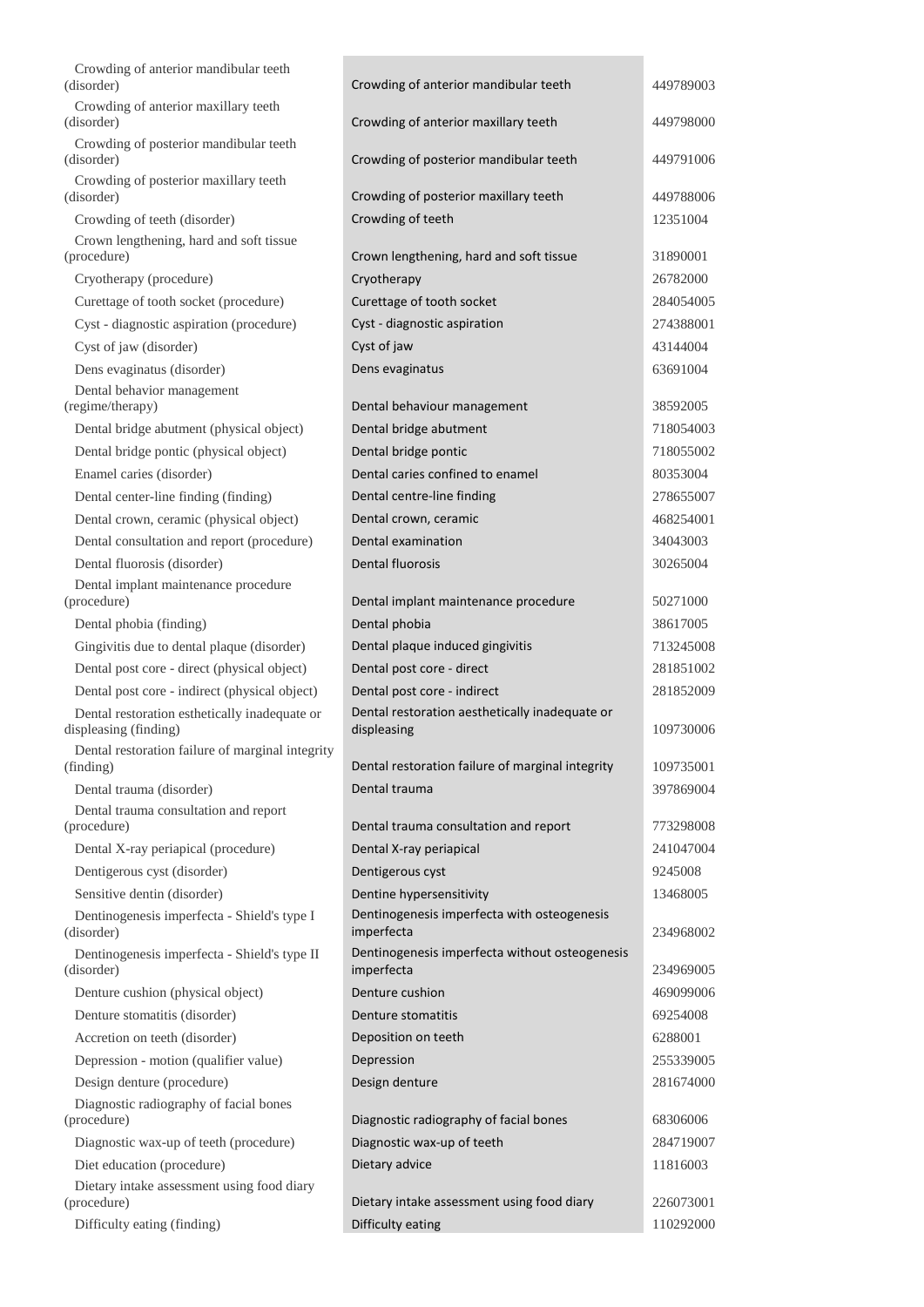| Direct tissue immunofluorescence procedure<br>(procedure)                              | Direct tissue immunofluorescence procedure                   | 127796002              |
|----------------------------------------------------------------------------------------|--------------------------------------------------------------|------------------------|
| Discharge from orthodontics service                                                    |                                                              |                        |
| (procedure)                                                                            | Discharge from orthodontics service                          | 306654009              |
| Discoid lupus erythematosus (disorder)                                                 | Discoid lupus erythematosus                                  | 200938002              |
| Disease (disorder)                                                                     | Disease AND/OR syndrome present                              | 64572001               |
| Disorder of liver (disorder)                                                           | Disease of liver                                             | 235856003              |
| Disorder of glossopharyngeal nerve (disorder)                                          | Disorder of glossopharyngeal nerve                           | 80962007               |
| Disorder of hard tissues of teeth (disorder)                                           | Disorder of hard tissues of teeth                            | 46557008               |
| Disorder of hypoglossal nerve (disorder)                                               | Disorder of hypoglossal nerve                                | 24777009               |
| Disturbance of salivary secretion (disorder)                                           | Disturbance of salivary secretion                            | 78948009               |
| Drainage of dental abscess by extraoral<br>approach (procedure)                        | Drainage of dental abscess by extraoral approach             | 450525007              |
| Drainage of dental abscess by intraoral<br>approach (procedure)                        | Drainage of dental abscess by intraoral approach             | 450526008              |
| Drainage of floor of mouth (procedure)                                                 | Drainage of floor of mouth                                   | 709087001              |
| Current drinker of alcohol (finding)                                                   | Drinks alcohol                                               | 219006                 |
| Drug or medicament (substance)                                                         |                                                              |                        |
|                                                                                        | Drug or medicament                                           | 410942007              |
| Drug prescription (situation)                                                          | Drug prescription                                            | 182817000              |
| Administration of prophylactic drug or<br>medicament (procedure)                       | Drug prophylaxis                                             | 182929008              |
| Drug-induced oral pigmentation (disorder)                                              | Drug-induced oral pigmentation                               | 403663003              |
| Early tooth exfoliation (disorder)                                                     | Early tooth exfoliation                                      | 234974002              |
| Ectopic tooth (disorder)                                                               | Ectopic tooth                                                | 43162008               |
| Eczema (disorder)                                                                      | Eczema                                                       | 43116000               |
| Electric dental pulp vitality test (procedure)                                         | Electric dental pulp vitality test                           | 252495008              |
| Emergency treatment (procedure)                                                        | <b>Emergency treatment</b>                                   | 182813001              |
| Enamel hypomineralization (disorder)                                                   | Enamel hypomineralisation                                    | 109487003              |
| Enamel hypoplasia (disorder)                                                           | Enamel hypoplasia                                            | 26597004               |
| Enucleation of dental cyst of jaw (procedure)                                          | Enucleation of dental cyst of jaw                            | 173338004              |
| Epilepsy (disorder)                                                                    | Epilepsy                                                     | 84757009               |
| Gingival polyp (disorder)                                                              | Epulis                                                       | 45676007               |
| Erosion of teeth (disorder)                                                            | Erosion of teeth                                             | 82212003               |
| Erythema multiforme (disorder)                                                         |                                                              | 36715001               |
| Erythroplakia of mouth (disorder)                                                      | Erythema multiforme<br>Erythroplakia of mouth                |                        |
|                                                                                        | <b>Evaluation of test results</b>                            | 69299000               |
| Evaluation of test results (procedure)                                                 |                                                              | 363109007              |
| Excessive attrition of teeth (disorder)<br>Excessive intermaxillary vertical dimension | <b>Excessive attrition of teeth</b>                          | 53963006               |
| (disorder)                                                                             | Excessive intermaxillary vertical dimension                  | 109799009              |
| Excision and retrograde filling of root of tooth<br>(procedure)                        | Excision and retrograde filling of root of tooth             | 450488005              |
| Excision of cranial nerve (procedure)                                                  | Excision of cranial nerve                                    | 63953001               |
| Excision of hyperplastic oral soft tissue<br>(procedure)                               | Excision of hyperplastic oral soft tissue                    | 405712005              |
| Excision of osseous tuberosities of                                                    | Excision of osseous tuberosities of dentoalveolar            |                        |
| dentoalveolar structures (procedure)                                                   | structures                                                   | 90372002               |
| Excisional biopsy (procedure)                                                          | <b>Excisional biopsy</b>                                     | 8889005                |
| Exostosis of jaw (disorder)                                                            | Exostosis of jaw                                             | 111347003              |
| Exploration of tooth socket (procedure)                                                | Exploration of tooth socket                                  | 284052009<br>234667005 |
| Expose jaw implant (procedure)                                                         | Expose jaw implant<br>Extraction of deciduous tooth          |                        |
| Extraction of deciduous tooth (procedure)                                              |                                                              | 26119007               |
| Extraction of permanent tooth (procedure)                                              | Extraction of permanent tooth                                | 57703000               |
| Extraction of submerged tooth (procedure)<br>Extrinsic staining of tooth (disorder)    | Extraction of submerged tooth<br>Extrinsic staining of tooth | 404198007<br>234979007 |
|                                                                                        |                                                              |                        |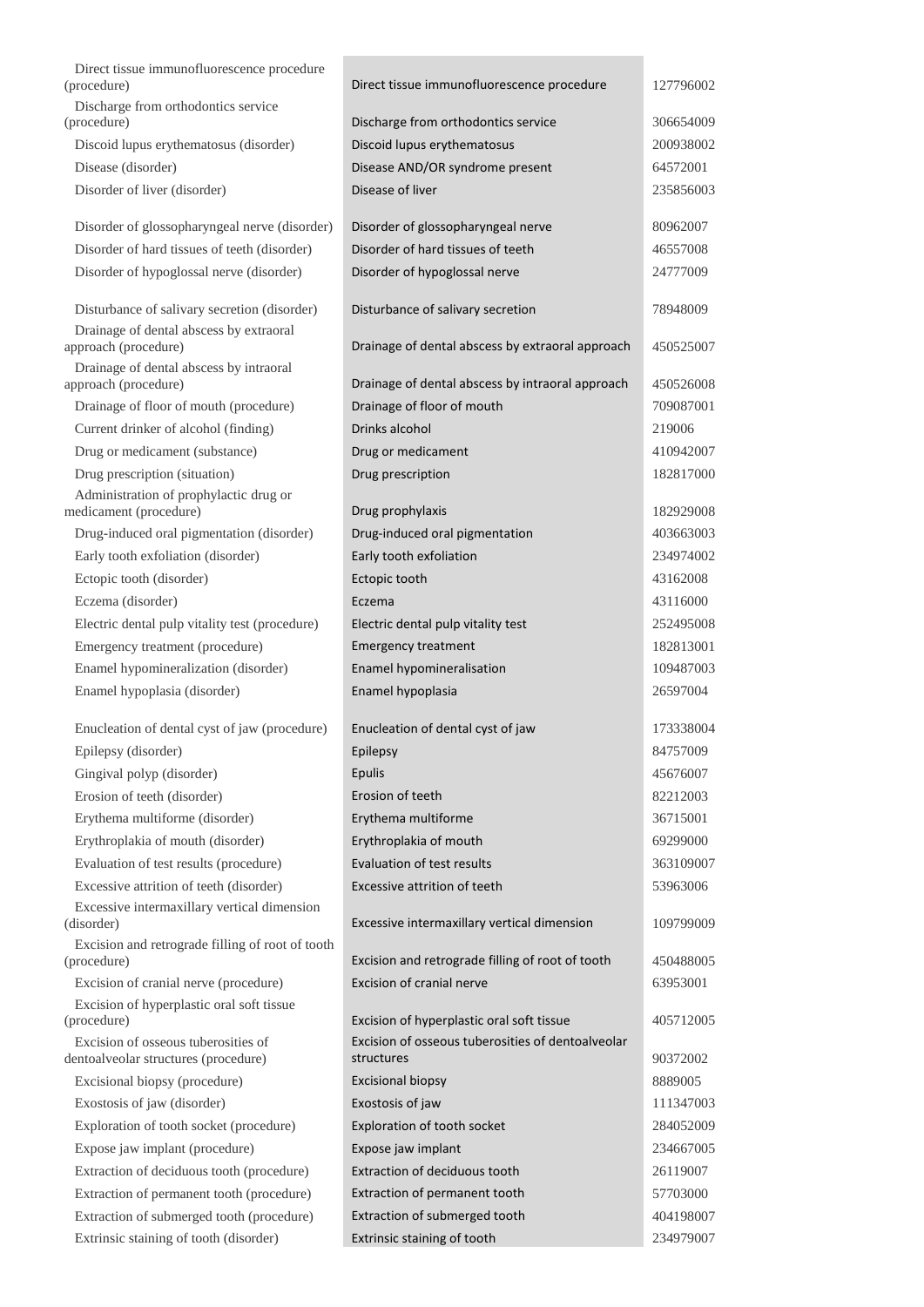| Extrinsic staining of tooth - chromogenic<br>plaque flora (disorder) | Extrinsic staining of tooth - chromogenic plaque<br>flora          | 234982002              |
|----------------------------------------------------------------------|--------------------------------------------------------------------|------------------------|
| Extrusive luxation of tooth (disorder)                               | Extrusion of tooth due to trauma                                   | 109678002              |
| Facial asymmetry (disorder)                                          | Facial asymmetry                                                   | 15253005               |
| Facial nerve disorder (disorder)                                     | Facial nerve disorder                                              | 422426003              |
| Facial swelling (finding)                                            | <b>Facial swelling</b>                                             | 278528006              |
| Persistent primary tooth (disorder)                                  | Failure of exfoliation of primary tooth                            | 57650002               |
| Failure of osseointegration of dental implant                        |                                                                    |                        |
| (disorder)                                                           | Failure of osseointegration of dental implant                      | 442437005              |
| Syncope (finding)<br>Family history of blood coagulation disorder    | Faint                                                              | 271594007              |
| (situation)                                                          | Family history of bleeding disorder                                | 109000000000000        |
| Fibroepithelial polyp (morphologic                                   |                                                                    |                        |
| abnormality)                                                         | Fibroepithelial polyp                                              | 31069005               |
| Fibrous dysplasia of jaw (disorder)                                  | Fibrous dysplasia of jaw                                           | 76098004               |
| Finding of regularity of menstrual cycle<br>(finding)                | Finding of regularity of menstrual cycle                           | 248965005              |
| Fistula of salivary gland (disorder)                                 | Fistula of salivary gland                                          | 75260002               |
| Fit dental trauma splint (procedure)                                 | Fit dental trauma splint                                           | 281945006              |
| Fit denture (procedure)                                              | Fit denture                                                        | 271422003              |
| Fit functional orthodontic appliance                                 |                                                                    |                        |
| (procedure)                                                          | Fit functional orthodontic appliance                               | 277159004              |
| Fit lower removable orthodontic appliance<br>(procedure)             | Fit lower removable orthodontic appliance                          | 234837002              |
|                                                                      |                                                                    |                        |
| Placement of orthodontic band (procedure)                            | Fit orthodontic band                                               | 234843000              |
| Fit orthodontic headgear (procedure)                                 | Fit orthodontic headgear                                           | 234857003              |
| Fit orthodontic separator (procedure)                                | Fit orthodontic separator                                          | 234858008              |
| Fixation of restoration to dental implant                            |                                                                    |                        |
| (procedure)<br>Fit upper removable orthodontic appliance             | Fit restoration to dental implant                                  | 234804004              |
| (procedure)                                                          | Fit upper removable orthodontic appliance                          | 234836006              |
| Fixed-fixed bridge - dental (physical object)                        | Fixed-fixed bridge - dental                                        | 277092008              |
| Fixed-movable bridge - dental (physical<br>object)                   | Fixed-movable bridge - dental                                      | 277093003              |
| Flabby alveolar ridge (disorder)                                     | Flabby alveolar ridge                                              | 235014001              |
| Fracture of alveolus, closed (disorder)                              | Fracture of alveolus, closed                                       | 207794006              |
| Fracture of alveolus, open (disorder)                                | Fracture of alveolus, open                                         | 207798009              |
| Fracture of crown of tooth, enamel and                               | Fracture of crown of tooth, enamel and dentin,                     |                        |
| dentin, without pulp exposure (disorder)                             | without pulp exposure                                              | 109752002              |
| Fracture of crown of tooth, enamel only                              |                                                                    |                        |
| (disorder)<br>Fracture of dental root (disorder)                     | Fracture of crown of tooth, enamel only<br>Fracture of dental root | 109751009<br>109683005 |
| Fractured denture (finding)                                          | <b>Fractured denture</b>                                           | 278616006              |
| Full gold crown (physical object)                                    | Full gold crown                                                    | 272291000              |
| General anesthesia (procedure)                                       | General anaesthesia                                                | 50697003               |
| General anesthetic drug adverse reaction                             |                                                                    |                        |
| (disorder)                                                           | General anaesthetic drug adverse reaction                          | 292162001              |
| Genetic sample (specimen)                                            | Genetic sample                                                     | 258562007              |
| Genioplasty (procedure)                                              | Genioplasty                                                        | 178492001              |
| Geographic tongue (disorder)                                         | Geographic tongue                                                  | 59032001               |
| Parulis (disorder)                                                   | Gingival abscess                                                   | 109610001              |
| Gingival disease caused by Neisseria<br>gonorrhoeae (disorder)       | Gingival disease caused by Neisseria gonorrhoeae                   | 713261005              |
| Gingival disease caused by Streptococcus<br>(disorder)               | Gingival disease caused by Streptococcus                           | 714633003              |
| Gingival disease caused by Treponema<br>pallidum (disorder)          | Gingival disease caused by Treponema pallidum                      | 713251003              |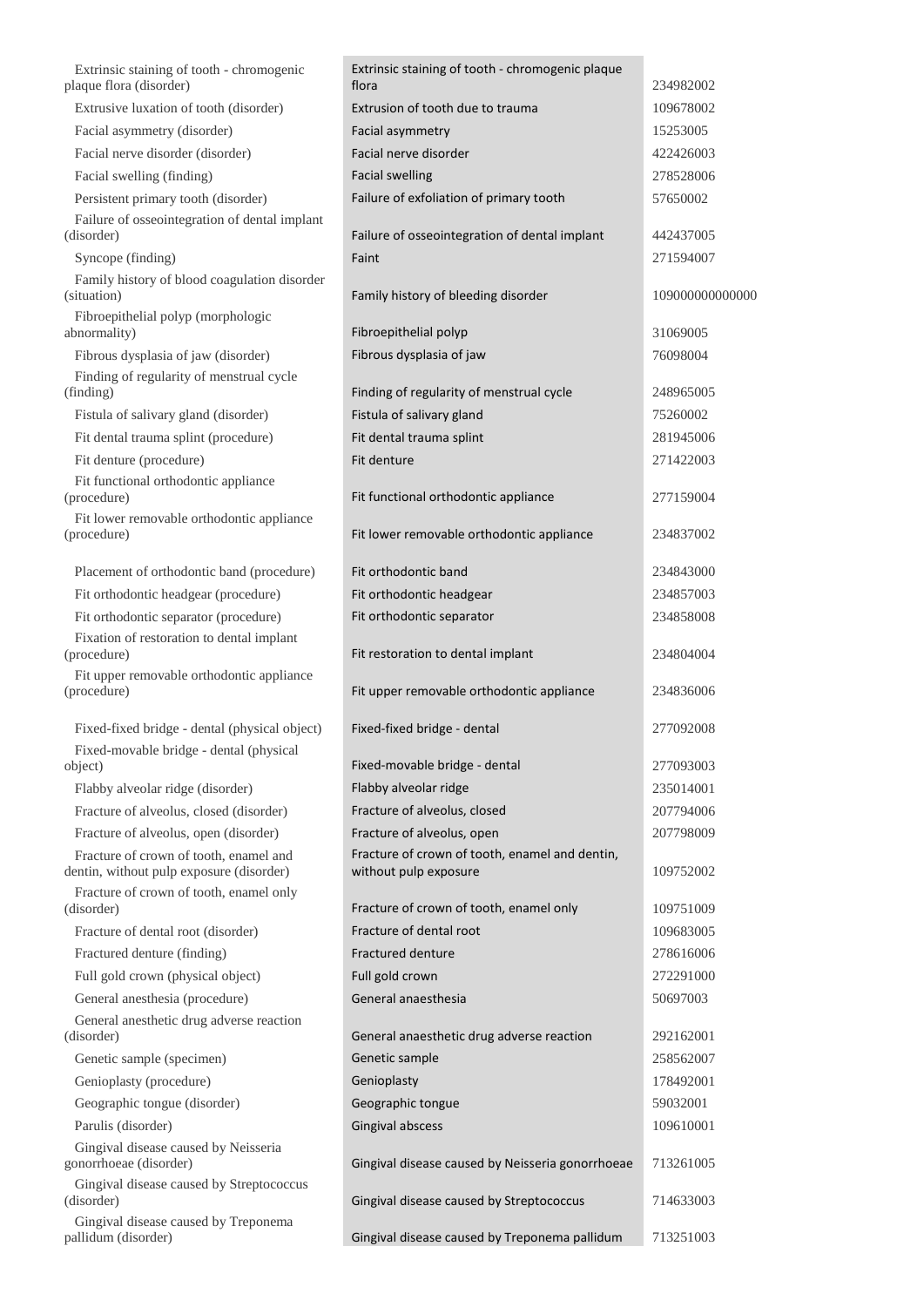| Gingival disease caused by varicella-zoster<br>virus (disorder)      | Gingival disease caused by varicella-zoster virus         | 713250002      |
|----------------------------------------------------------------------|-----------------------------------------------------------|----------------|
| Gingival disease due to chemical burn<br>(disorder)                  | Gingival disease due to chemical burn                     | 714634009      |
| Gingival disease due to erythema multiforme<br>(disorder)            | Gingival disease due to erythema multiforme               | 713229006      |
| Gingival disease due to lupus erythematosus<br>(disorder)            | Gingival disease due to lupus erythematosus               | 713225000      |
| Gingival disease due to thermal injury<br>(disorder)                 | Gingival disease due to thermal injury                    | 713347002      |
| Gingival disease due to traumatic physical<br>injury (disorder)      | Gingival disease due to traumatic physical injury         | 718069002      |
| Gingival disease due to ascorbic acid<br>deficiency (disorder)       | Gingival disorder due to vitamin C deficiency             | 714128003      |
| Gingival enlargement exacerbated by drug<br>(disorder)               | Gingival enlargement exacerbated by drug                  | 1167366000     |
| Gingival enlargement exacerbated by<br>menstrual cycle (disorder)    | Gingival enlargement exacerbated by menstrual<br>cycle    | 1167367009     |
| Gingival enlargement exacerbated by oral<br>contraceptive (disorder) | Gingival enlargement exacerbated by oral<br>contraceptive | 1172387002     |
| Gingival enlargement exacerbated by puberty<br>(disorder)            | Gingival enlargement exacerbated by puberty               | 1167368004     |
| Gingival excess (finding)                                            | Gingival excess                                           | 718080002      |
| Gingival fibroepithelial polyp (disorder)                            | Gingival fibroepithelial polyp                            | 235001002      |
| Gingival pigmentation (disorder)                                     | Gingival pigmentation                                     | 403456007      |
| Gingival pregnancy tumor (disorder)                                  | Gingival pregnancy tumor                                  | 235003004      |
| Gingival recession (disorder)                                        | Gingival recession                                        | 4356008        |
| Gingivectomy or gingivoplasty, per quadrant<br>(procedure)           | Gingivectomy or gingivoplasty, per quadrant               | 82606004       |
| Gingivectomy or gingivoplasty, per tooth<br>(procedure)              | Gingivectomy or gingivoplasty, per tooth                  | 64544008       |
| Gingivitis artefacta (disorder)                                      | Gingivitis artefacta                                      | 235004005      |
| Gingivitis caused by Genus Candida<br>(disorder)                     | Gingivitis caused by Candida                              | 700455003      |
| Gingivitis due to leukemia (disorder)                                | Gingivitis due to leukaemia                               | 705127009      |
| Gingivitis exacerbated by plaque retentive<br>restoration (disorder) | Gingivitis exacerbated by plaque retentive<br>restoration | 1163455007     |
| Gingivoplasty (procedure)                                            | Gingivoplasty                                             | 173346003      |
| Glass-ionomer dental material (substance)                            | Glass-ionomer dental material                             | 256454007      |
| Glossitis (disorder)                                                 | Glossitis                                                 | 45534005       |
| Glucometer blood sugar (procedure)                                   | Glucometer blood glucose                                  | 166900001      |
| Granuloma (morphologic abnormality)                                  | Granuloma                                                 | 45647009       |
| Granuloma pyogenicum (morphologic<br>abnormality)                    | Granuloma pyogenicum                                      | 17372009       |
| History of diabetes mellitus (situation)                             | H/O: diabetes mellitus                                    | 161445009      |
| Hemangioma of oral cavity (disorder)                                 | Haemangioma of oral cavity                                | 403963001      |
| Hawley orthodontic retainer (physical object)                        | Hawley orthodontic retainer                               | 277077007      |
| Allergic rhinitis caused by pollen (disorder)                        | Hayfever                                                  | 21719001       |
| Myocardial infarction (disorder)                                     | <b>Heart attack</b>                                       | 22298006       |
| Heart murmur (finding)                                               | Heart murmur                                              | 88610006       |
| Hemisection of tooth (procedure)                                     | Hemisection of tooth                                      | 23580000       |
| Inflammatory disease of liver (disorder)                             | Hepatitis                                                 | 128241005      |
| Hereditary gingival fibromatosis (disorder)                          | Hereditary gingival fibromatosis                          | 109620006      |
| Herpes zoster infection of oral mucosa<br>(disorder)                 | Herpes zoster infection of oral mucosa                    | 235059009      |
| Herpetic gingivostomatitis (disorder)                                | Herpetic gingivostomatitis                                | 57920007       |
| History of heartburn (situation)                                     | History of heartburn                                      | 70600000000000 |
| Homogenous oral leukoplakia (disorder)                               | Homogenous oral leucoplakia                               | 235027002      |
|                                                                      |                                                           |                |

r.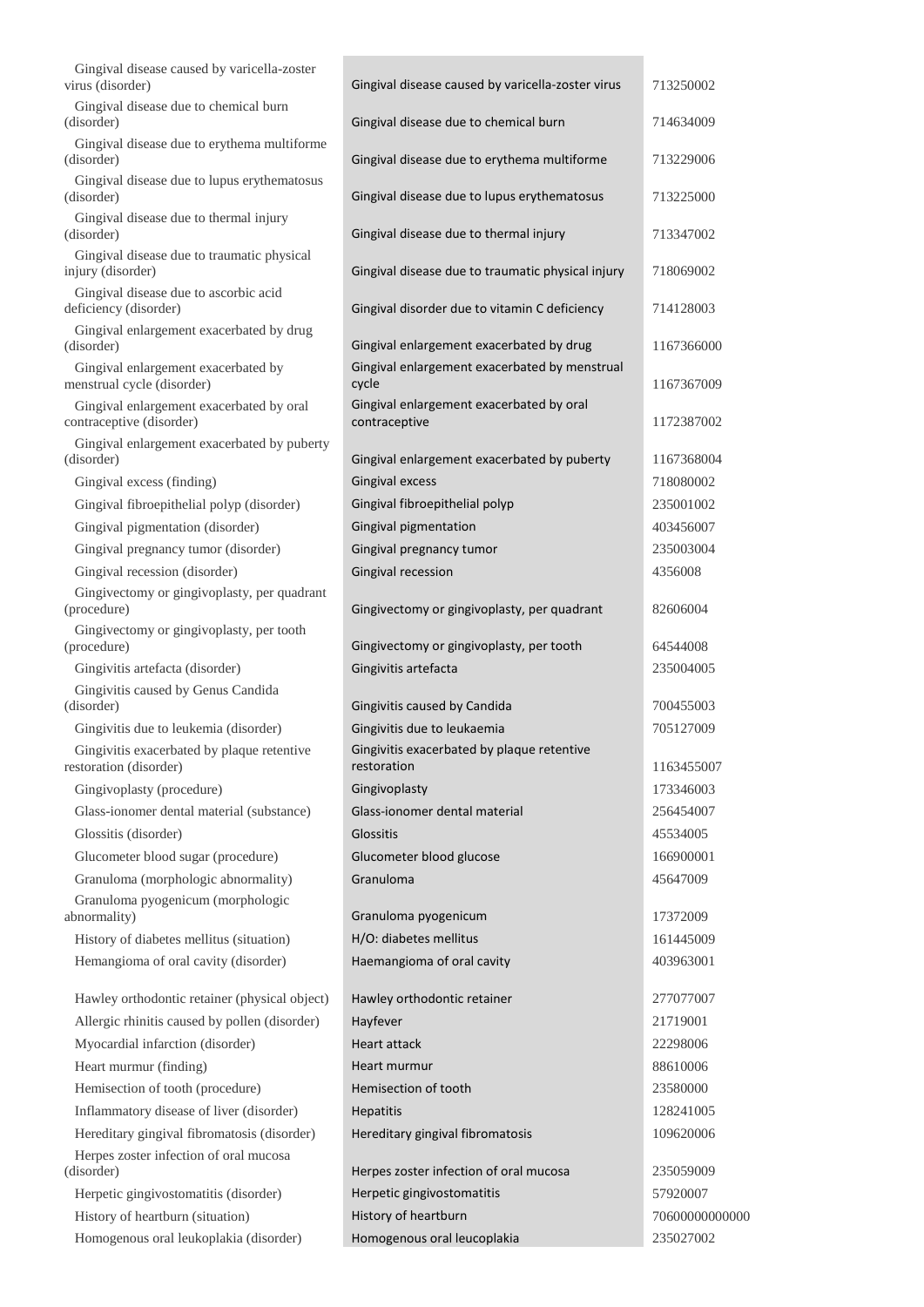| Horizontal fracture of apical third of root of<br>tooth (disorder)      | Horizontal fracture of apical third of root of tooth       | 109759006             |
|-------------------------------------------------------------------------|------------------------------------------------------------|-----------------------|
| Horizontal fracture of cervical third of root of                        | Horizontal fracture of cervical third of root of           |                       |
| tooth (disorder)<br>Horizontal fracture of middle third of root of      | tooth<br>Horizontal fracture of middle third of root of    | 109758003             |
| tooth (disorder)                                                        | tooth                                                      | 109757008             |
| Hypercementosis (disorder)                                              | Hypercementosis                                            | 78537008              |
| Hypersensitivity gingivitis (disorder)                                  | Hypersensitivity gingivitis                                | 234993000             |
| Hypertensive disorder, systemic arterial                                |                                                            |                       |
| (disorder)                                                              | Hypertension                                               | 38341003              |
| Hypertrophy of salivary gland (disorder)                                | Hypertrophy of salivary gland                              | 45338009              |
| Hypertrophy of tongue papillae (disorder)                               | Hypertrophy of tongue papillae                             | 6971002               |
| Partial congenital absence of teeth (disorder)                          | Hypodontia                                                 | 64969001              |
| Immediate denture (physical object)                                     | Immediate denture                                          | 278118008             |
| Impacted tooth (morphologic abnormality)                                | Impacted tooth                                             | 129263008             |
| Incisional biopsy (procedure)                                           | <b>Incisional biopsy</b>                                   | 70871006              |
| Increased overjet (disorder)                                            | Increased overjet                                          | 699274002             |
| Indirect tissue immunofluorescence procedure<br>(procedure)             | Indirect tissue immunofluorescence procedure               | 127797006             |
| Infected plate or screw (disorder)                                      | Infected plate or screw                                    | 213122003             |
| Inhalational sedation (procedure)                                       | Inhalation sedation                                        | 241708009             |
| Injection of alcohol into nerve (procedure)                             | Injection of alcohol into nerve                            | 88572002              |
| Injection of botulinum toxin (procedure)                                | Injection of botulinum toxin                               | 404909007             |
| Injection of temporomandibular joint<br>(procedure)                     | Injection of temporomandibular joint                       | 44500001              |
| Insertion of amalgam restoration into tooth<br>(procedure)              | Insertion of amalgam restoration into tooth                | 234787002             |
| Insertion of composite restoration into tooth<br>(procedure)            | Insertion of composite restoration into tooth              | 234789004             |
| Insertion of composite restoration using strip                          | Insertion of composite restoration using strip             |                       |
| crown (procedure)                                                       | crown                                                      | 827129004             |
| Insertion of dental pack (procedure)                                    | Insertion of dental pack                                   | 234715002             |
| Insertion of fixed rapid mandibular expansion<br>appliance (procedure)  | Insertion of fixed rapid mandibular expansion<br>appliance | 827134000             |
| Insertion of glass-ionomer restoration into<br>tooth (procedure)        | Insertion of glass-ionomer restoration into tooth          | 277554000             |
| Insertion of orthodontic anchoring screw<br>(procedure)                 | Insertion of orthodontic anchoring screw                   | 827135004             |
| Insertion of temporary dental filling in tooth                          | Insertion of temporary dental filling in tooth             |                       |
| (procedure)<br>Internal resorption of tooth (disorder)                  |                                                            | 173326008<br>52994003 |
|                                                                         | Internal granuloma of pulp<br>Intralesional injection      | 77792003              |
| Intralesional injection (procedure)<br>Intravenous sedation (procedure) | Intravenous sedation                                       | 241705007             |
| Intrinsic staining of tooth (disorder)                                  | Intrinsic staining of tooth                                | 234983007             |
| Intrinsic staining of tooth - non-vital tooth                           |                                                            |                       |
| (disorder)                                                              | Intrinsic staining of tooth - non-vital tooth              | 234984001             |
| Intrusive luxation of tooth (disorder)                                  | Intrusion of tooth                                         | 109679005             |
| External invasive cervical resorption of tooth<br>(disorder)            | Invasive cervical resorption                               | 698192005             |
| Irreversible pulpitis (disorder)                                        | Irreversible pulpitis                                      | 109600005             |
| Irrigation of oral wound (procedure)                                    | Irrigation of oral wound                                   | 234932007             |
| Irrigation of tooth socket (procedure)                                  | Irrigation of tooth socket                                 | 234933002             |
| Irritative hyperplasia of oral mucosa<br>(disorder)                     | Irritative hyperplasia of oral mucosa                      | 21863002              |
| Jaundice (finding)                                                      | Jaundice                                                   | 18165001              |
| Implantation of joint prosthesis (procedure)                            | Joint replacement                                          | 61557004              |
| Kidney disease (disorder)                                               | Kidney disease                                             | 90708001              |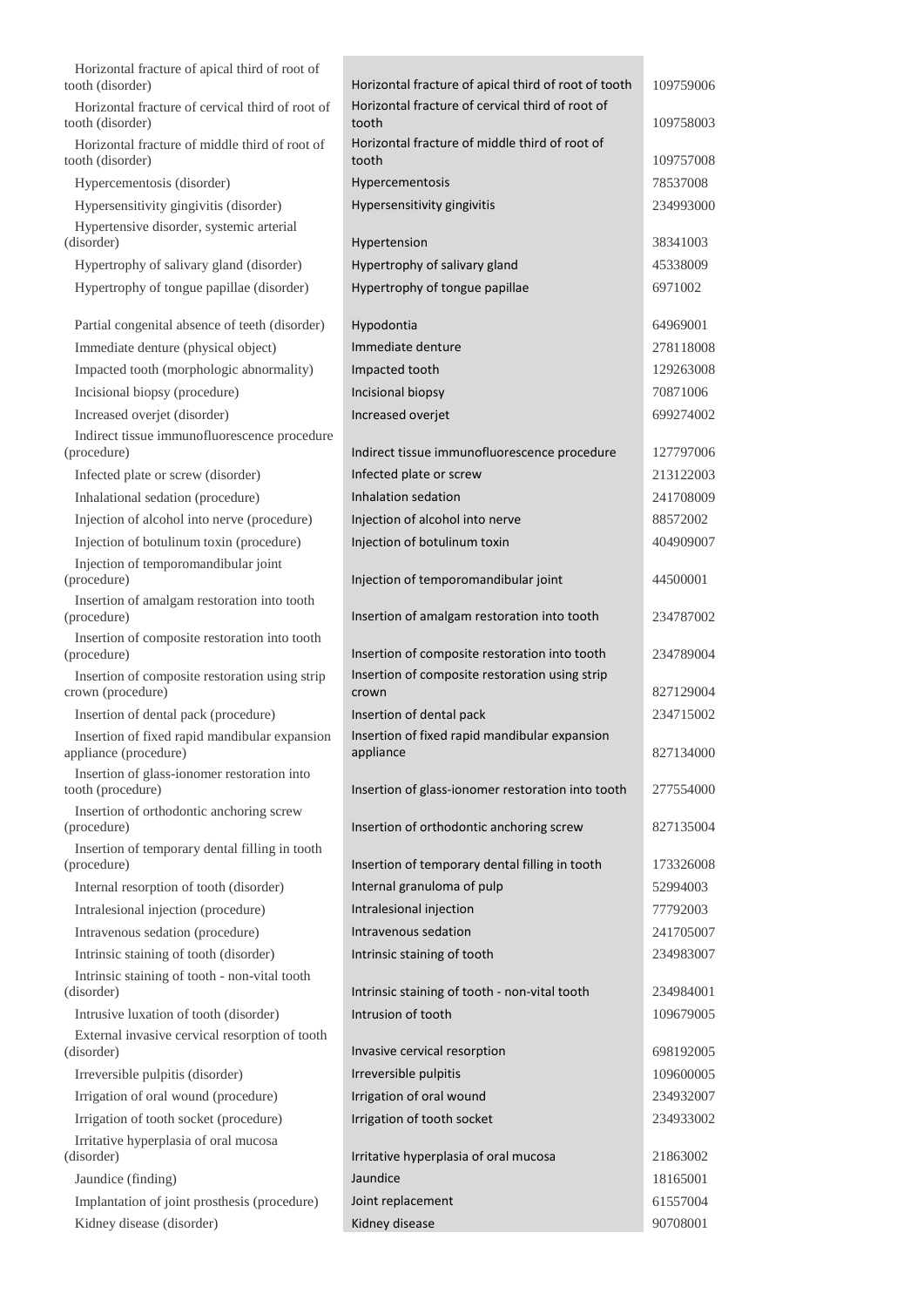| Labial gingival veneer (physical object)                                           | Labial gingival veneer                                                  | 272285002              |
|------------------------------------------------------------------------------------|-------------------------------------------------------------------------|------------------------|
| Laboratory test finding (navigational concept)                                     | Laboratory test finding                                                 | 118246004              |
| Lack of adequate intermaxillary vertical<br>dimension (disorder)                   | Lack of adequate intermaxillary vertical<br>dimension                   | 109798001              |
| Lack of keratinized gingiva (disorder)                                             | Lack of keratinized gingiva                                             | 707219007              |
| Lateral luxation of tooth (disorder)                                               | Lateral dislocation of tooth                                            | 109677007              |
| Leukoplakia of gingiva (disorder)                                                  | Leucoplakia of gingiva                                                  | 32236000               |
| Lichen planus of gingiva (disorder)                                                | Lichen planus of gingiva                                                | 718068005              |
| Lichenoid allergic contact reaction affecting<br>oral mucosa (disorder)            | Lichenoid allergic contact reaction affecting oral<br>mucosa            | 402247009              |
| Lichenoid drug eruption (disorder)                                                 | Lichenoid drug eruption                                                 | 109254000              |
| Linea alba of oral mucosa (finding)                                                | Linea alba of oral mucosa                                               | 709495007              |
| Lingual crossbite (disorder)                                                       | Lingual crossbite                                                       | 93154004               |
| Lip biting (disorder)                                                              | Lip biting                                                              | 196575007              |
| Lip incompetence (finding)                                                         | Lip incompetence                                                        | 698195007              |
| Local anesthesia (procedure)                                                       | Local anaesthesia                                                       | 386761002              |
| Local anesthetic (substance)                                                       | Local anaesthetic                                                       | 373477003              |
| Local anesthetic drug adverse reaction                                             |                                                                         |                        |
| (disorder)                                                                         | Local anaesthetic drug adverse reaction                                 | 292176000              |
| Localized enamel hypomineralization<br>associated with localized trauma (disorder) | Localised enamel hypomineralisation associated<br>with localised trauma | 109489000              |
| Localized enamel hypoplasia associated with<br>localized trauma (disorder)         | Localised enamel hypoplasia associated with<br>localised trauma         | 109485006              |
| Localized macrodontia (disorder)                                                   | Localised macrodontia                                                   | 93165009               |
| Localized microdontia (disorder)                                                   | Localised microdontia                                                   | 93166005               |
| Malignant tumor of floor of mouth (disorder)                                       | Malignant tumour of floor of mouth                                      | 363385007              |
| Malignant tumor of major salivary gland<br>(disorder)                              | Malignant tumour of major salivary gland                                | 363378008              |
| Malocclusion, Angle class I (disorder)                                             | Malocclusion, Angle class I                                             | 109500001              |
| Malocclusion, Angle class II, division 1<br>(disorder)                             | Malocclusion, Angle class II, division 1                                | 109502009              |
| Class II division 2 malocclusion (disorder)                                        | Malocclusion, Angle class II, division 2                                | 235087000              |
| Malocclusion, Angle class III (disorder)                                           | Malocclusion, Angle class III                                           | 109504005              |
| Mandibular anterior occlusal plain X-ray<br>(procedure)                            | Mandibular anterior occlusal plain X-ray                                | 719868004              |
| Mandibular oblique lateral occlusal plain X-<br>ray (procedure)                    | Mandibular oblique lateral occlusal plain X-ray                         | 719870008              |
| Marsupialization of dental lesion of jaw                                           |                                                                         |                        |
| (procedure)<br>Maxillary midline diastema (finding)                                | Marsupialisation of dental lesion of jaw<br>Maxillary midline diastema  | 173339007<br>699781008 |
|                                                                                    |                                                                         |                        |
| Maxillary protraction splint (physical object)                                     | Maxillary protraction splint                                            | 272368001              |
| Persistent tuberculum impar (disorder)                                             | Median rhomboid glossitis                                               | 7522008                |
| Medical photography (procedure)                                                    | Medical photography                                                     | 169283005              |
| Melkersson's syndrome (disorder)                                                   | Melkersson's syndrome                                                   | 37770007               |
| Metal dental crown with ceramic coating<br>(physical object)                       | Metal dental crown with ceramic coating                                 | 468778007              |
| Micro-abrasion of tooth enamel (procedure)                                         | Micro-abrasion of tooth enamel                                          | 234730006              |
| Microscopic polyangiitis (disorder)                                                | Microscopic polyangiitis                                                | 1144805008             |
| Mild dysplasia (morphologic abnormality)                                           | Mild dysplasia                                                          | 43185009               |
| Moderate dysplasia (morphologic                                                    |                                                                         |                        |
| abnormality)                                                                       | Moderate dysplasia                                                      | 57045007               |
| Modified Widman flap (procedure)                                                   | Modified Widman flap                                                    | 234682000              |
| Modified Widman flap with osseous surgery<br>(procedure)                           | Modified Widman flap with osseous surgery                               | 304995007              |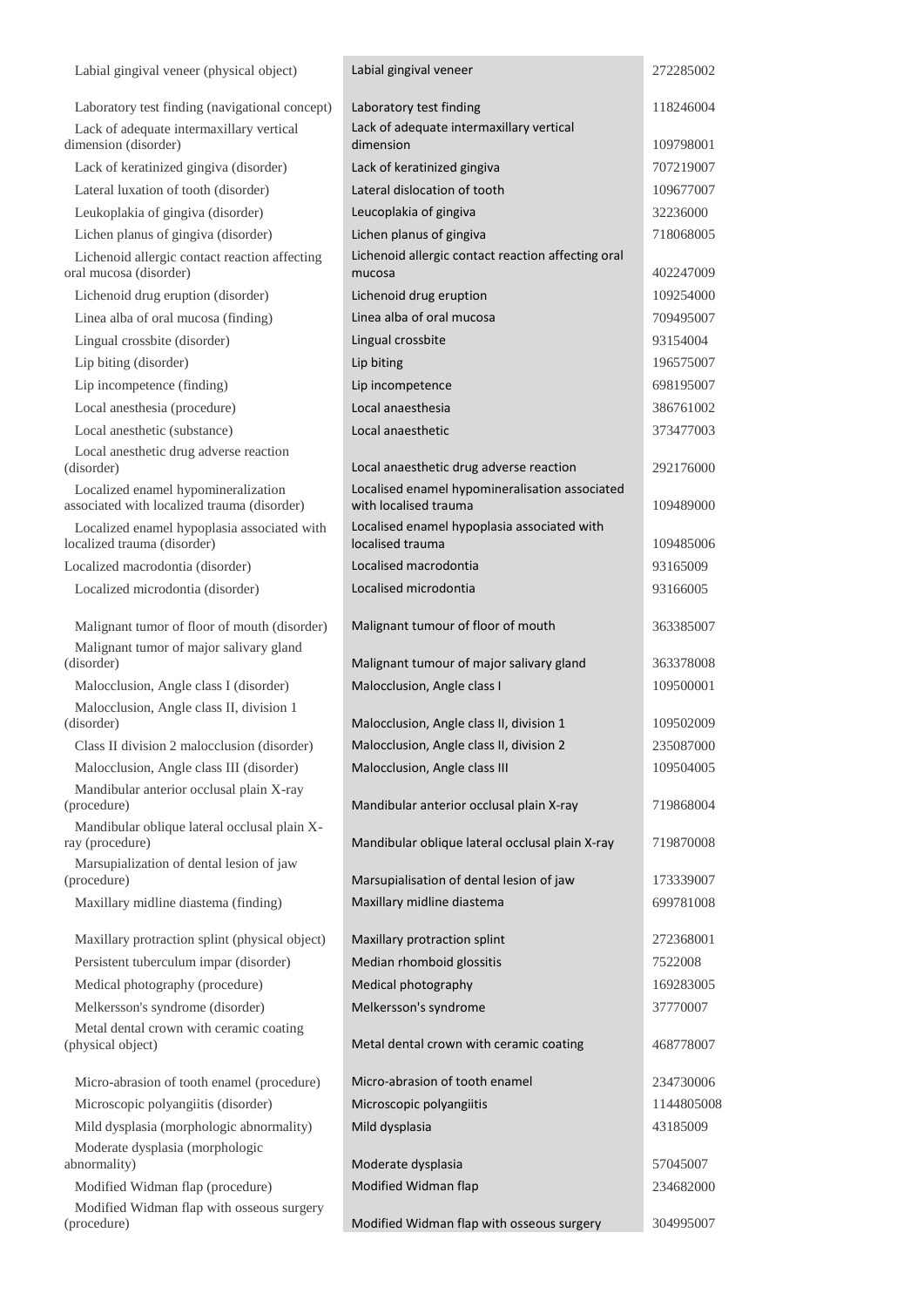| Molar and incisor pattern periodontitis<br>(disorder)            | Molar and incisor pattern periodontitis      | 787448000  |
|------------------------------------------------------------------|----------------------------------------------|------------|
| Molar incisor hypomineralization (disorder)                      | Molar incisor hypomineralisation             | 698053001  |
| Monitoring of international normalized ratio<br>(regime/therapy) | Monitoring of international normalised ratio | 439202006  |
| Mouth care after head and neck surgery                           |                                              |            |
| (regime/therapy)                                                 | Mouth care after head and neck surgery       | 763192000  |
| Mucocele of mouth (disorder)                                     | Mucocele of mouth                            | 235017008  |
| Mucogingival surgery, per quadrant<br>(procedure)                | Mucogingival surgery, per quadrant           | 13785006   |
| Mucositis following chemotherapy (disorder)                      | Mucositis following chemotherapy             | 109256003  |
| Multiple cranial nerve palsy (disorder)                          | Multiple cranial nerve palsy                 | 78152008   |
| Mumps (disorder)                                                 | <b>Mumps</b>                                 | 36989005   |
| Naso-palatine duct cyst (disorder)                               | Naso-palatine duct cyst                      | 4749004    |
| Necrotizing ulcerative gingivitis (disorder)                     | Necrotising ulcerative gingivitis            | 707792000  |
| Necrotizing ulcerative periodontitis (disorder)                  | Necrotising ulcerative periodontitis         | 707320004  |
| Needle biopsy of salivary gland (procedure)                      | Needle biopsy of salivary gland              | 446293007  |
| Neoplasm of gingival mucosa (disorder)                           | Neoplasm of gingival mucosa                  | 126795009  |
| Nonrestorable carious tooth (disorder)                           | Nonrestorable carious tooth                  | 699683004  |
| Normal periapical tissue (finding)                               | Normal periapical tissue                     | 711635006  |
| Normal pulp of tooth (finding)                                   | Normal pulp of tooth                         | 711636007  |
| Occlusal analysis (procedure)                                    | Occlusal analysis                            | 310215000  |
| Occlusal rim (physical object)                                   | Occlusal rim                                 | 257442004  |
| Odontoclasia (disorder)                                          | Odontoclasia                                 | 196305005  |
| Odontogenic keratocyst (morphologic<br>abnormality)              | Odontogenic keratocyst                       | 110417007  |
| Oligodontia (disorder)                                           | Oligodontia                                  | 787414001  |
| Operation on facial joint (procedure)                            | Operation on facial joint                    | 71882008   |
| Operation on maxillary antrum (procedure)                        | Operation on maxillary antrum                | 232496002  |
| Operculectomy (procedure)                                        | Operculectomy                                | 88786001   |
| Oral antibiotic therapy (procedure)                              | Oral antibiotic therapy                      | 281791007  |
| Candidiasis of mouth (disorder)                                  | Oral candidiasis                             | 79740000   |
| Oral involvement by mucous membrane<br>pemphigoid (disorder)     | Oral cicatricial pemphigoid                  | 402441007  |
| Oral frenectomy (procedure)                                      | Oral fraenectomy                             | 312600002  |
| Oral frictional keratosis (disorder)                             | Oral frictional keratosis                    | 235034000  |
| Oral habits (observable entity)                                  | Oral habits                                  | 248140009  |
| Oral hairy leukoplakia (disorder)                                | Oral hairy leucoplakia                       | 414952002  |
| Oral herpes simplex infection (disorder)                         | Oral herpes simplex infection                | 235055003  |
| Oral hygiene education (procedure)                               | Oral hygiene instruction                     | 58707002   |
| Oral lichen planus (disorder)                                    | Oral lichen planus                           | 235049008  |
| Oral lymphangioma (disorder)                                     | Oral lymphangioma                            | 238803001  |
| Oral melanoplakia (disorder)                                     | Oral melanoplakia                            | 266430000  |
| Oral pemphigoid of gingival mucous                               |                                              |            |
| membrane (disorder)                                              | Oral pemphigoid of gingival mucous membrane  | 718471008  |
| Oral submucosal fibrosis (disorder)                              | Oral submucosal fibrosis                     | 32883009   |
| Oroantral communication (disorder)                               | Oroantral communication                      | 1156269004 |
| Oroantral fistula (disorder)                                     | Oroantral fistula                            | 109675004  |
| Orocutaneous fistula (disorder)                                  | Orocutaneous fistula                         | 472978005  |
| Orofacial granulomatosis (disorder)                              | Orofacial granulomatosis                     | 235048000  |
| Orthodontic appliance care education<br>(procedure)              | Orthodontic appliance care education         | 243092004  |
| Orthodontic dental consultation and report<br>(procedure)        | Orthodontic dental consultation and report   | 89291005   |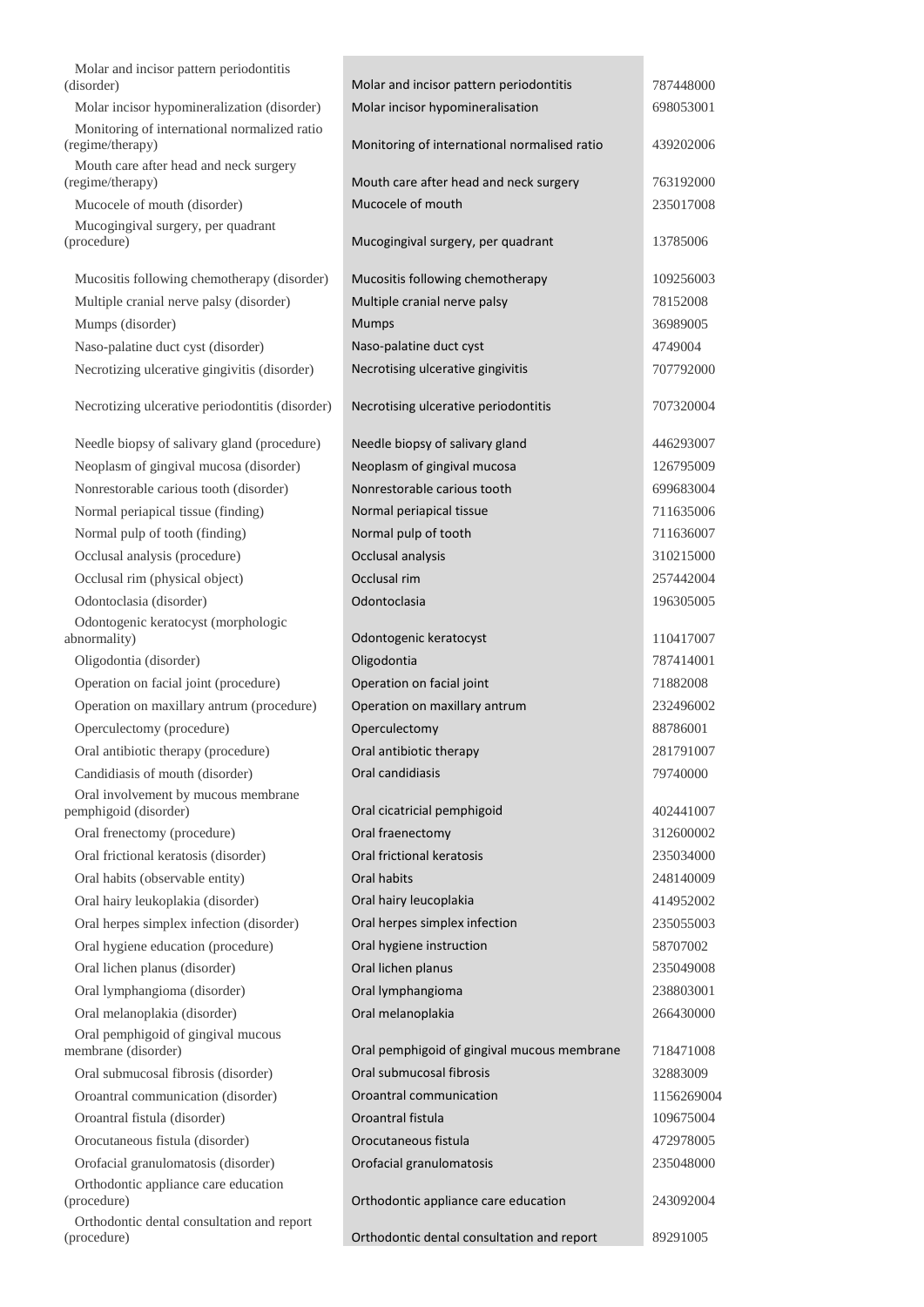| Orthodontic palatal arch with button (physical<br>object)        | Orthodontic palatal arch with button               | 277086002       |
|------------------------------------------------------------------|----------------------------------------------------|-----------------|
| Orthopantogram (procedure)                                       | Orthopantogram                                     | 89846007        |
| Osteomyelitis of jaw (disorder)                                  |                                                    | 87415007        |
|                                                                  | Osteomyelitis of jaw                               |                 |
| Bone necrosis (disorder)<br>Osteonecrosis of jaw caused by drug  | Osteonecrosis                                      | 240196003       |
| (disorder)                                                       | Osteonecrosis of jaw caused by drug                | 316000000000000 |
| Osteoporosis (disorder)                                          | Osteoporosis                                       | 64859006        |
| Osteoradionecrosis of jaw (disorder)                             | Osteoradionecrosis of jaw                          | 63810002        |
| Osteotomy of mandible (procedure)                                | Osteotomy of mandible                              | 56036004        |
| Osteotomy of maxilla (procedure)                                 | Osteotomy of maxilla                               | 302477001       |
| Overeruption of tooth (disorder)                                 | Overeruption of tooth                              | 109644008       |
|                                                                  |                                                    |                 |
| Oxygen administration by mask (procedure)                        | Oxygen administration by mask                      | 371908008       |
| Oxygen administration by nasal cannula                           |                                                    |                 |
| (procedure)                                                      | Oxygen administration by nasal cannula             | 371907003       |
| Pain on tooth percussion (finding)                               | Pain on tooth percussion                           | 865971002       |
| Painful teething (finding)                                       | Painful teething                                   | 247349000       |
| Palatal osteotomy (procedure)                                    | Palatal osteotomy                                  | 173415001       |
| Parietal lift (procedure)                                        | Parietal lift                                      | 723732007       |
| Partial (qualifier value)                                        | Partial                                            | 255609007       |
| Partial overdenture (procedure)                                  | Partial overdenture                                | 10274009        |
| Patient review (procedure)                                       | Patient review                                     | 763288003       |
| Peg-shaped teeth (disorder)                                      | Peg-shaped teeth                                   | 29553002        |
| Pemphigoid (disorder)                                            | Pemphigoid                                         | 86142006        |
| Pemphigus (disorder)                                             | Pemphigus                                          | 65172003        |
| Pemphigus vulgaris (disorder)                                    | Pemphigus vulgaris                                 | 49420001        |
| Pemphigus vulgaris of gingival mucous<br>membrane (disorder)     | Pemphigus vulgaris of gingival mucous membrane     | 715840006       |
| Pericision of periodontal ligament (procedure)                   | Pericision of periodontal ligament                 | 234680008       |
| Pericoronitis (disorder)                                         | Pericoronitis                                      | 22240003        |
| Dental peri-implant mucositis (disorder)                         | Peri-implant mucositis                             | 699684005       |
| Dental peri-implantitis (disorder)                               | Peri-implantitis                                   | 699422003       |
| Periodontal abscess (disorder)                                   | Periodontal abscess                                | 83412009        |
| Periodontal regeneration procedure<br>(procedure)                | Periodontal regeneration procedure                 | 306788009       |
| Periodontal regeneration using growth factor<br>(procedure)      | Periodontal regeneration using growth factor       | 307123000       |
| Periodontitis as manifestation of systemic<br>disease (disorder) | Periodontitis as manifestation of systemic disease | 699785004       |
| Phoenix abscess (disorder)                                       | Phoenix abscess                                    | 109606004       |
| Pigmentation of oral mucosa (finding)                            | Pigmentation of oral mucosa                        | 249405005       |
| Pipe smoker (finding)                                            | Pipe smoker                                        | 82302008        |
| Placement of fixed rapid maxillary expansion                     | Placement of fixed rapid maxillary expansion       |                 |
| appliance (procedure)                                            | appliance                                          | 234853004       |
| Placement of healing abutment (procedure)                        | Placement of healing abutment                      | 449857002       |
| Placement of orthodontic lingual arch<br>(procedure)             | Placement of orthodontic lingual arch              | 234847004       |
| Placement of orthodontic palatal arch<br>(procedure)             | Placement of orthodontic palatal arch              | 234846008       |
| Plasma cell gingivitis (disorder)                                | Plasma cell gingivitis                             | 234992005       |
| Platelet rich plasma (substance)                                 | Platelet rich plasma                               | 116203006       |
| Plicated tongue (disorder)                                       | Plicated tongue                                    | 52368004        |
| Posterior crossbite (disorder)                                   | Posterior crossbite                                | 111326002       |
| Posterior open bite (disorder)                                   |                                                    | 24617007        |
|                                                                  | Posterior open bite                                |                 |

٠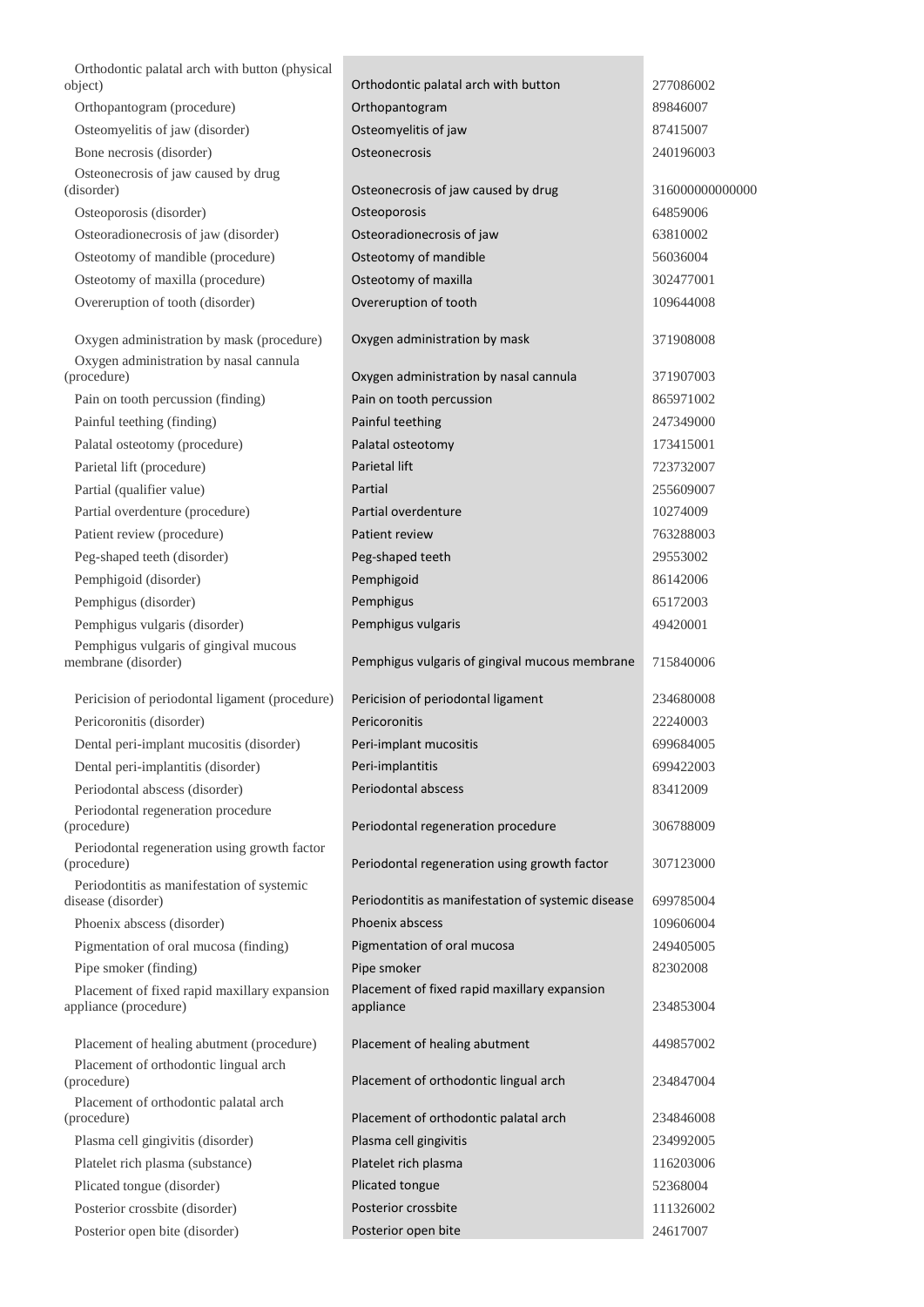| Posteruptive colour change of tooth                   | 4654002                                                                                                                                                                                                                                                                                         |
|-------------------------------------------------------|-------------------------------------------------------------------------------------------------------------------------------------------------------------------------------------------------------------------------------------------------------------------------------------------------|
| Postoperative haemorrhage                             | 110265006                                                                                                                                                                                                                                                                                       |
| Postoperative infection                               | 33910007                                                                                                                                                                                                                                                                                        |
| Postoperative pain                                    | 213299007                                                                                                                                                                                                                                                                                       |
| Postoperative wound breakdown                         | 22247000                                                                                                                                                                                                                                                                                        |
| <b>Precision attachment</b>                           | 72063000                                                                                                                                                                                                                                                                                        |
| Pre-eruptive intracoronal resorption of tooth         | 700238000                                                                                                                                                                                                                                                                                       |
|                                                       |                                                                                                                                                                                                                                                                                                 |
|                                                       | 77579004                                                                                                                                                                                                                                                                                        |
|                                                       | 77386006                                                                                                                                                                                                                                                                                        |
|                                                       | 173297008<br>16076005                                                                                                                                                                                                                                                                           |
|                                                       | 110466009                                                                                                                                                                                                                                                                                       |
|                                                       |                                                                                                                                                                                                                                                                                                 |
| third of dentin                                       | 733943001                                                                                                                                                                                                                                                                                       |
| middle third of dentin                                | 733942006                                                                                                                                                                                                                                                                                       |
| third of dentin                                       | 733941004                                                                                                                                                                                                                                                                                       |
| Primary active dental caries extending into pulp      | 733980007                                                                                                                                                                                                                                                                                       |
| Primary malignant neoplasm of buccal mucosa           | 371976008                                                                                                                                                                                                                                                                                       |
| Primary malignant neoplasm of gum                     | 371990006                                                                                                                                                                                                                                                                                       |
| Primary malignant neoplasm of jaw                     | 93845000                                                                                                                                                                                                                                                                                        |
| Primary malignant neoplasm of lip                     | 371996000                                                                                                                                                                                                                                                                                       |
| Primary malignant neoplasm of minor salivary<br>gland | 372000001                                                                                                                                                                                                                                                                                       |
| Primary malignant neoplasm of palate                  | 372002009                                                                                                                                                                                                                                                                                       |
| Primary malignant neoplasm of tongue                  | 94101009                                                                                                                                                                                                                                                                                        |
| Primary malignant neoplasm of tonsil                  | 372020000                                                                                                                                                                                                                                                                                       |
| Primary occlusal trauma                               | 109648006                                                                                                                                                                                                                                                                                       |
| Probing of salivary duct                              | 58821005                                                                                                                                                                                                                                                                                        |
| Pulp canal obliteration                               | 698072001                                                                                                                                                                                                                                                                                       |
| Pulp cap, direct, excluding final restoration         | 3443008                                                                                                                                                                                                                                                                                         |
| Pulp cap, indirect, excluding final restoration       | 52693006                                                                                                                                                                                                                                                                                        |
| Pulp extirpation                                      | 2535006                                                                                                                                                                                                                                                                                         |
| Pulp necrosis                                         | 42711005                                                                                                                                                                                                                                                                                        |
| Pulp stones                                           | 57602001                                                                                                                                                                                                                                                                                        |
| Pulp therapy                                          | 55670007                                                                                                                                                                                                                                                                                        |
| Pulpotomy - vital - coronal                           | 234703001                                                                                                                                                                                                                                                                                       |
| Pulpotomy - vital - partial                           | 234702006                                                                                                                                                                                                                                                                                       |
| Quadhelix orthodontic palatal arch                    | 277083005                                                                                                                                                                                                                                                                                       |
| Radicular cyst                                        | 89988002                                                                                                                                                                                                                                                                                        |
| Radicular dentine dysplasia                           | 109493006                                                                                                                                                                                                                                                                                       |
| Rampant dental caries                                 | 234976000                                                                                                                                                                                                                                                                                       |
| Rebase denture                                        | 122858002                                                                                                                                                                                                                                                                                       |
|                                                       | Prefabricated stainless steel crown, primary tooth<br>Pregnant<br>Preprosthetic oral surgery<br>Prescription<br>Pre-surgery evaluation<br>Primary active dental caries extending into inner<br>Primary active dental caries extending into<br>Primary active dental caries extending into outer |

the control of the control of the control of

÷,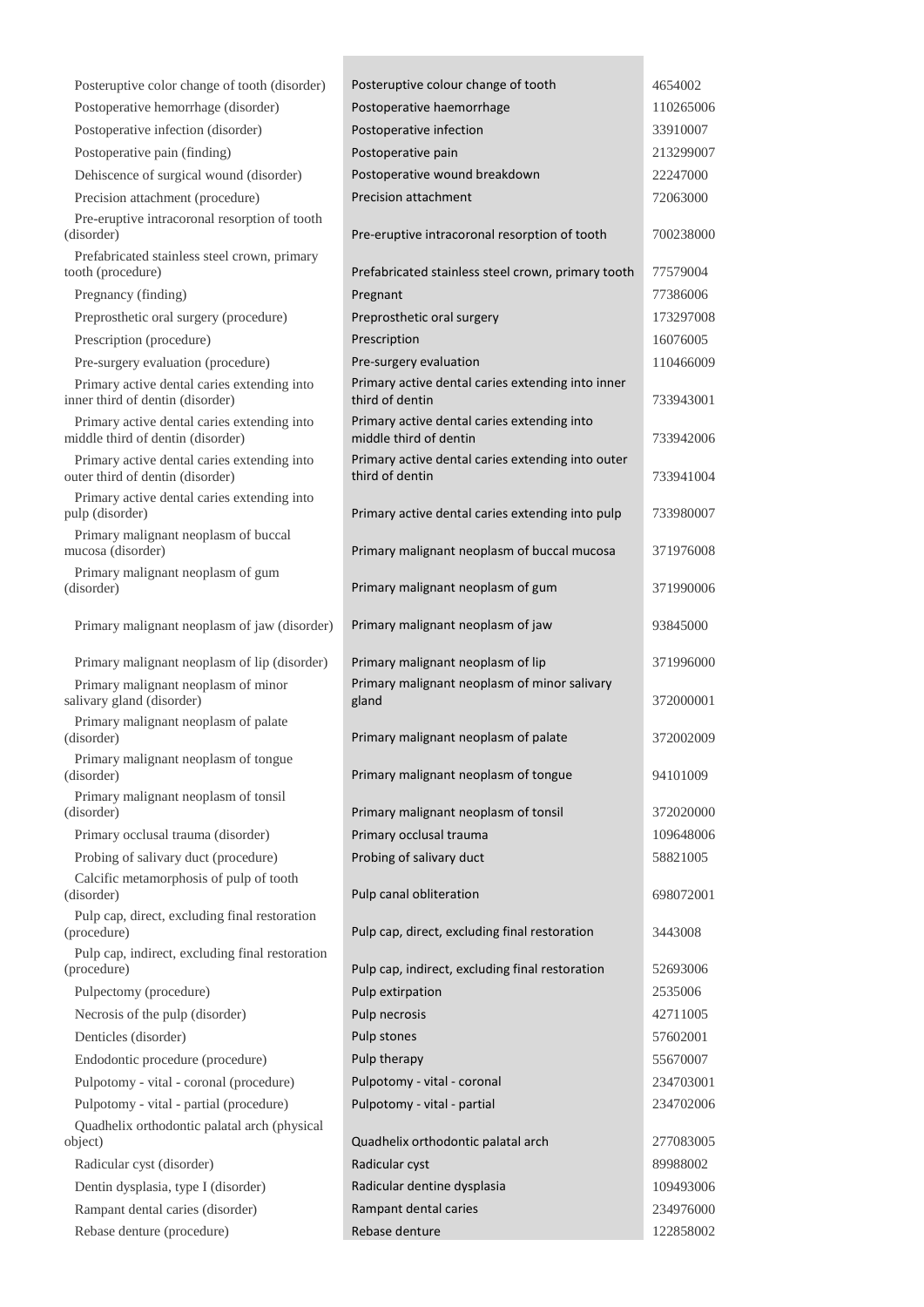| Re-cement dental restoration (procedure)                                                                     | Re-cement dental restoration                                                                  | 234834009 |
|--------------------------------------------------------------------------------------------------------------|-----------------------------------------------------------------------------------------------|-----------|
| Recontour tooth (procedure)                                                                                  | Recontour tooth                                                                               | 234725007 |
| Recreational drug user (finding)                                                                             | Recreational drug user                                                                        | 424848002 |
| Recurrent aphthous stomatitis (disorder)                                                                     | Recurrent aphthous stomatitis                                                                 | 722781002 |
| Regenerative endodontic procedure                                                                            |                                                                                               |           |
| (procedure)                                                                                                  | Regenerative endodontic procedure                                                             | 789482004 |
| Regional odontodysplasia (disorder)                                                                          | Regional odontodysplasia                                                                      | 66063001  |
| Relative generalized macrodontia (disorder)                                                                  | Relative generalised macrodontia                                                              | 697960007 |
| Relative generalized microdontia (disorder)                                                                  | Relative generalised microdontia                                                              | 698051004 |
| Reline denture (procedure)                                                                                   | Reline denture                                                                                | 122857007 |
| Removal of calculus of salivary gland                                                                        |                                                                                               |           |
| (procedure)                                                                                                  | Removal of calculus of salivary gland                                                         | 708897003 |
| Removal of dental implant (procedure)                                                                        | Removal of dental implant                                                                     | 44095009  |
| Removal of dental pack (procedure)                                                                           | Removal of dental pack                                                                        | 234718000 |
| Removal of dental wiring (procedure)                                                                         | Removal of dental wiring                                                                      | 447993005 |
| Removal of fixed orthodontic appliance for<br>rapid maxillary expansion (procedure)                          | Removal of fixed orthodontic appliance for rapid<br>maxillary expansion                       | 234886000 |
| Removal of foreign body from maxillary<br>sinus (procedure)                                                  | Removal of foreign body from maxillary sinus                                                  | 39464006  |
| Removal of foreign body from mouth<br>(procedure)                                                            | Removal of foreign body from mouth                                                            | 300231003 |
| Removal of pack from tooth socket<br>(procedure)                                                             | Removal of pack from tooth socket                                                             | 234720002 |
| Removal of plate from bone (procedure)                                                                       | Removal of plate from bone                                                                    | 285662005 |
| Removal of sequestra from mandibular tooth<br>socket (procedure)                                             | Removal of sequestra from mandibular tooth<br>socket                                          | 239399009 |
| Removal of sequestra from maxillary tooth                                                                    |                                                                                               |           |
| socket (procedure)                                                                                           | Removal of sequestra from maxillary tooth socket<br>Removal of suture                         | 239378006 |
| Removal of suture (procedure)                                                                                |                                                                                               | 30549001  |
| Removal of tooth splint (procedure)<br>Repair fixed orthodontic appliance component                          | Removal of tooth splint                                                                       | 306911001 |
| (procedure)                                                                                                  | Repair fixed orthodontic appliance component                                                  | 234877005 |
| Repair of existing restoration of tooth<br>(procedure)                                                       | Repair of existing restoration of tooth                                                       | 234833003 |
| Repair of orthodontic appliance (procedure)                                                                  | Repair of orthodontic appliance                                                               | 425846009 |
| Repair perforation of tooth root by internal<br>recalcification (procedure)                                  | Repair perforation of tooth root by internal<br>recalcification                               | 234711006 |
| Repair to denture (procedure)                                                                                | Repair to denture                                                                             | 55120005  |
| Replaced periodontal flap (procedure)                                                                        | Replaced periodontal flap                                                                     | 234683005 |
| Replacement of appliance (procedure)                                                                         | Replacement of appliance                                                                      | 384724009 |
| Replantation of tooth (procedure)                                                                            | Replantation of tooth                                                                         | 173280002 |
| Repositioning of tooth (procedure)                                                                           | Repositioning of tooth                                                                        | 173281003 |
|                                                                                                              |                                                                                               | 109608003 |
| Residual cyst (disorder)                                                                                     | Residual cyst<br>Restoration of fractured tooth with tooth                                    |           |
| Restoration of fractured tooth with tooth<br>fragment (procedure)                                            | fragment                                                                                      | 234792000 |
| Restoration, inlay, composite/resin<br>(procedure)                                                           | Restoration, inlay, composite/resin                                                           | 62786001  |
| Restoration, inlay, composite/resin, per tooth,<br>in addition to inlay, laboratory processed<br>(procedure) | Restoration, inlay, composite/resin, per tooth, in<br>addition to inlay, laboratory processed | 47320005  |
| Restoration, inlay, metallic (procedure)                                                                     | Restoration, inlay, metallic                                                                  | 45330002  |
| Restoration, inlay, porcelain/ceramic                                                                        |                                                                                               |           |
| (procedure)                                                                                                  | Restoration, inlay, porcelain/ceramic                                                         | 83376002  |
| Retained dental root (disorder)                                                                              | Retained dental root                                                                          | 66569006  |
| Retruded to maximum intercuspation<br>(observable entity)                                                    | Retruded to maximum intercuspation                                                            | 710004005 |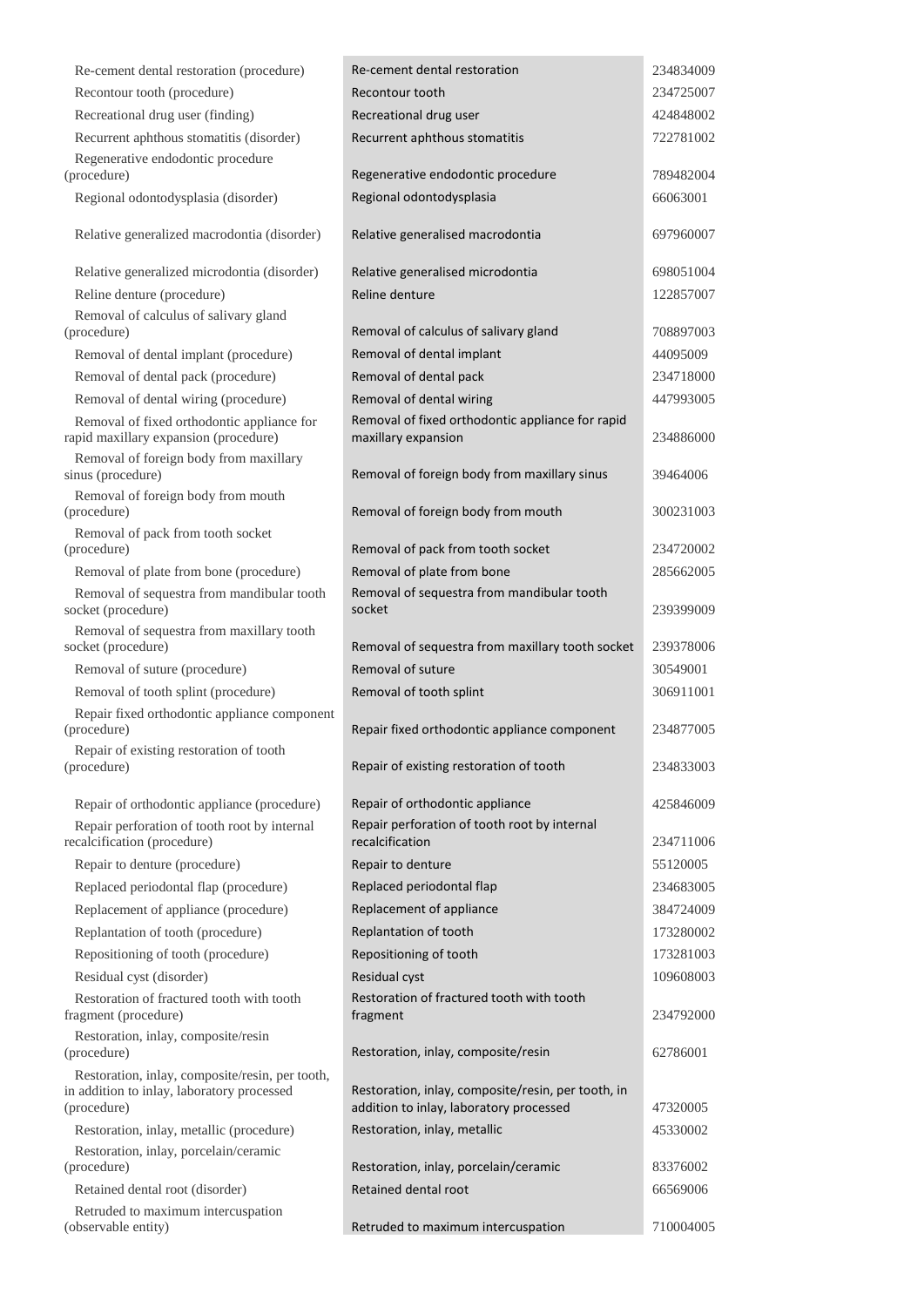| Reverse overjet (disorder)                                                          | Reverse overjet                                                         | 235088005     |
|-------------------------------------------------------------------------------------|-------------------------------------------------------------------------|---------------|
| Reversible pulpitis (disorder)                                                      | Reversible pulpitis                                                     | 109599007     |
| Root amputation, per root (procedure)                                               | Root amputation, per root                                               | 23199002      |
| Root canal therapy, retreatment of bicuspid,<br>by report (procedure)               | Root canal therapy, retreatment of bicuspid, by<br>report               | 56289008      |
| Root canal therapy, retreatment of molar, by<br>report (procedure)                  | Root canal therapy, retreatment of molar, by<br>report                  | 10775006      |
| Root canal therapy, retreatment, anterior, by<br>report (procedure)                 | Root canal therapy, retreatment, anterior, by<br>report                 | 58814005      |
| Root caries (disorder)                                                              | Root caries                                                             | 234975001     |
| Sample - microbiological exam (procedure)                                           | Sample - microbiological exam                                           | 168186002     |
| Secondary active dental caries extending into<br>inner third of dentin (disorder)   | Secondary active dental caries extending into<br>inner third of dentin  | 733948005     |
| Secondary active dental caries extending into<br>middle third of dentin (disorder)  | Secondary active dental caries extending into<br>middle third of dentin | 733947000     |
| Secondary active dental caries extending into<br>outer third of dentin (disorder)   | Secondary active dental caries extending into<br>outer third of dentin  | 733946009     |
| Secondary active dental caries extending into<br>pulp (disorder)                    | Secondary active dental caries extending into<br>pulp                   | 733982004     |
| Secondary malignant neoplasm of jaw<br>(disorder)                                   | Secondary malignant neoplasm of jaw                                     | 94356000      |
| Secondary occlusal trauma (disorder)                                                | Secondary occlusal trauma                                               | 109649003     |
| Sequestrum of jaw bone (disorder)                                                   | Sequestrum of jaw bone                                                  | 8954007       |
| Severe dysplasia (morphologic abnormality)                                          | Severe dysplasia                                                        | 55237006      |
| Sialoadenitis (disorder)                                                            | Sialoadenitis                                                           | 42982001      |
| Sialolithiasis (disorder)                                                           | Sialolithiasis                                                          | 28826002      |
| Sickling disorder due to hemoglobin S                                               |                                                                         |               |
| (disorder)                                                                          | Sickle cell disease                                                     | 417357006     |
| Simple extraction of supernumerary tooth<br>(procedure)                             | Simple extraction of supernumerary tooth                                | 307105008     |
| Single tooth macrodontia (disorder)                                                 | Single tooth macrodontia                                                | 697952006     |
| Single tooth microdontia (disorder)                                                 | Single tooth microdontia                                                | 109461003     |
| Sjögren's syndrome (disorder)                                                       | Sjögren's syndrome                                                      | 83901003      |
| Smoker (finding)                                                                    | Smoker                                                                  | 77176002      |
| Smoker's melanosis (disorder)                                                       | Smoker's melanosis                                                      | 5660000000000 |
| Soft tissue X-ray face (procedure)                                                  | Soft tissue X-ray face                                                  | 168713008     |
| Speckled oral leukoplakia (disorder)                                                | Speckled oral leucoplakia                                               | 235029004     |
| Speech problem (finding)                                                            | Speech problem                                                          | 267095009     |
| Sports mouth guard (physical object)                                                | Sports mouth guard                                                      | 272279009     |
| Squamous cell carcinoma of gum (disorder)<br>Squamous cell papilloma of oral cavity | Squamous cell carcinoma of gingiva                                      | 276953005     |
| (disorder)                                                                          | Squamous cell papilloma of oral cavity                                  | 698182002     |
| Stomach problem (finding)                                                           | Stomach problem                                                         | 300306001     |
| Stomatitis (disorder)                                                               | <b>Stomatitis</b>                                                       | 61170000      |
| Cerebrovascular accident (disorder)                                                 | <b>Stroke</b>                                                           | 230690007     |
| Structure of oral frenum (body structure)                                           | Structure of oral fraenum                                               | 418232001     |
| Subgingival curettage (procedure)                                                   | Subgingival curettage                                                   | 82468009      |
| Subluxation of tooth (disorder)                                                     | Subluxation of tooth                                                    | 34570004      |
| Supplemental tooth (disorder)                                                       | Supplemental tooth                                                      | 196273001     |
| Surgical arrest of post-extraction hemorrhage<br>(procedure)                        | Surgical arrest of post-extraction haemorrhage                          | 173330006     |
| Surgical extraction of impacted<br>supernumerary tooth (procedure)                  | Surgical extraction of impacted supernumerary<br>tooth                  | 307108005     |
| Surgical removal of impacted tooth<br>(procedure)                                   | Surgical removal of impacted tooth                                      | 234673006     |
|                                                                                     |                                                                         |               |

÷

۰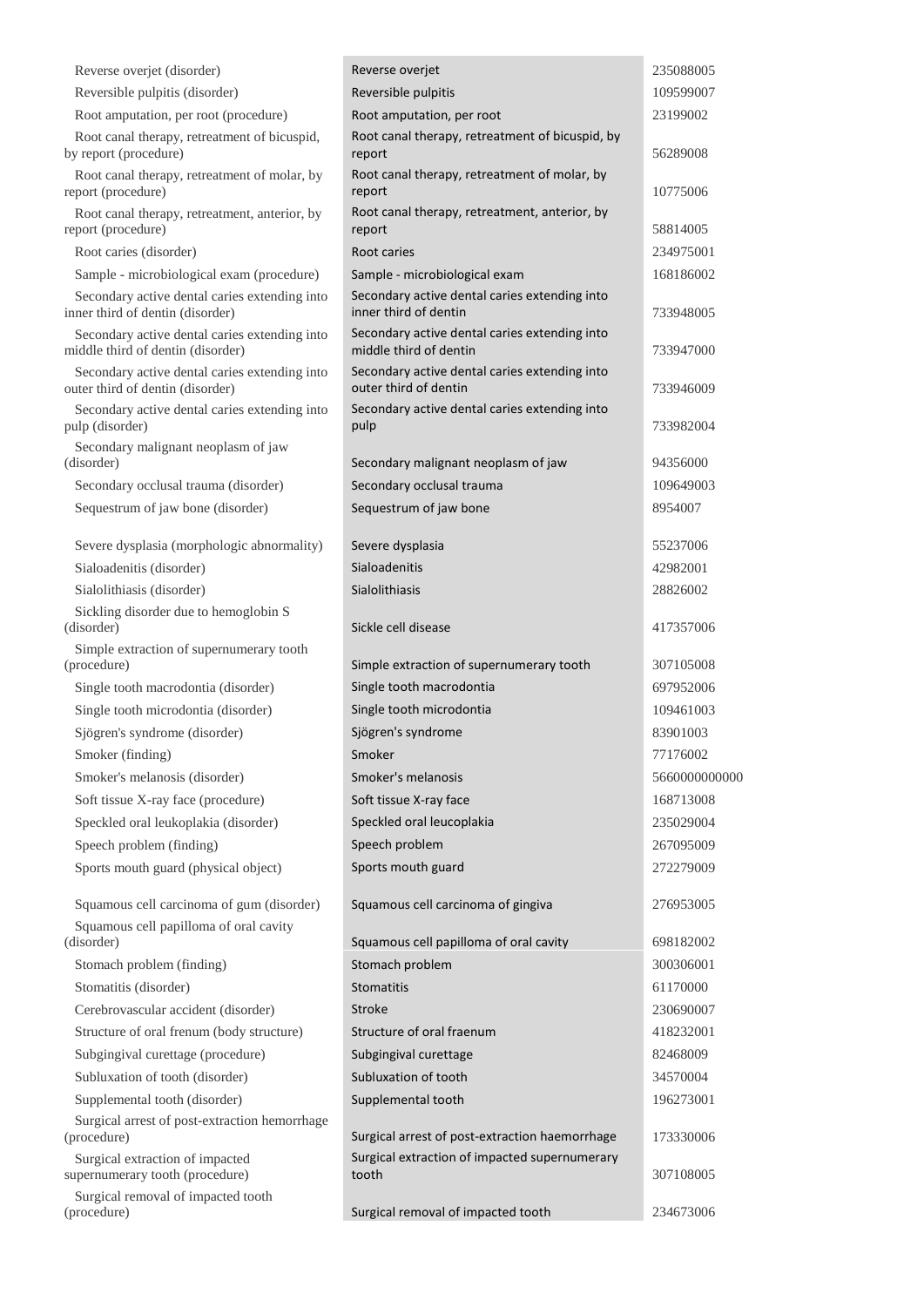| Surgical removal of non-impacted tooth<br>(procedure)         | Surgical removal of non-impacted tooth                           | 234670009 |
|---------------------------------------------------------------|------------------------------------------------------------------|-----------|
| Surgical removal of residual tooth roots                      |                                                                  |           |
| (procedure)<br>Surgical repair of perforation of tooth root   | Surgical removal of residual tooth roots                         | 58401002  |
| (procedure)                                                   | Surgical repair of perforation of tooth root                     | 234676003 |
| Suture of laceration of mouth (procedure)                     | Suture of laceration of mouth                                    | 708789002 |
| Suture of mouth (procedure)                                   | Suture of mouth                                                  | 89481001  |
| Synthetic bone graft (physical object)                        | Synthetic bone graft                                             | 714549006 |
| Systemic lupus erythematosus (disorder)                       | Systemic lupus erythematosus                                     | 55464009  |
| Systemic sclerosis (disorder)                                 | Systemic sclerosis                                               | 89155008  |
| Take impression for dental study models<br>(procedure)        | Take impression for dental study models                          | 234747007 |
| Take impression for orthodontic appliance<br>(procedure)      | Take impression for orthodontic appliance                        | 234754001 |
| Taking medication (observable entity)                         | Taking medication                                                | 129019007 |
| Taking oral swab (procedure)                                  | Taking oral swab                                                 | 418622002 |
| Talon cusp (disorder)                                         | Talon cusp                                                       | 234955005 |
| Taurodontism (disorder)                                       | Taurodontism                                                     | 51744007  |
| Wiring of teeth (procedure)                                   | Teeth - wire splint                                              | 173327004 |
| Temporal arteritis (disorder)                                 | Temporal arteritis                                               | 400130008 |
| Temporary dental bridge (physical object)                     | Temporary dental bridge                                          | 285071002 |
| Temporomandibular joint crepitus (finding)                    | Temporomandibular joint crepitus                                 | 298377005 |
| Temporomandibular joint disorder (disorder)                   | Temporomandibular joint disorder                                 | 41888000  |
| Tissue conditioner for denture (substance)                    | Tissue conditioner for denture                                   | 256524000 |
| Tobacco use cessation education (procedure)                   | Tobacco use cessation education                                  | 702388001 |
| Tobacco user (finding)                                        | Tobacco user                                                     | 110483000 |
| Tongue tie (disorder)                                         | Tongue tie                                                       | 67787004  |
| Cracked crown (disorder)                                      | Tooth crown infraction                                           | 109748002 |
| Tooth discolored (finding)                                    | Tooth discoloured                                                | 278679009 |
| Tooth extraction, complete lower (procedure)                  | Tooth extraction, complete lower                                 | 34584009  |
| Tooth extraction, complete mouth (procedure)                  | Tooth extraction, complete mouth                                 | 30532008  |
| Tooth extraction, complete upper (procedure)                  | Tooth extraction, complete upper                                 | 73719007  |
| Tooth mobility - grade 1 (finding)                            | Tooth mobility - grade 1                                         | 312091007 |
| Tooth mobility - grade 2 (finding)                            | Tooth mobility - grade 2                                         | 312092000 |
| Tooth mobility - grade 3 (finding)                            | Tooth mobility - grade 3                                         | 312093005 |
| Tooth restoration - plastic (physical object)                 | Tooth restoration - plastic                                      | 261270005 |
| Tooth veneer - chairside constructed (physical<br>object)     | Tooth veneer - chairside constructed                             | 278121005 |
| Tooth veneer - laboratory constructed<br>(physical object)    | Tooth veneer - laboratory constructed                            | 278122003 |
| Topical application of fluoride - tooth<br>(procedure)        | Topical application of fluoride - tooth                          | 234723000 |
| Dental application of desensitizing<br>medicament (procedure) | Topical application of tooth medicament -<br>desensitising agent | 3802001   |
| Torus (morphologic abnormality)                               | Torus                                                            | 70033004  |
| Traumatic oral hemorrhagic bulla (disorder)                   | Traumatic oral hemorrhagic bulla                                 | 235025005 |
| Traumatic overbite (disorder)                                 | Traumatic overbite                                               | 235098004 |
| Treatment completed (situation)                               | Treatment completed                                              | 182992009 |
| Trigeminal nerve disorder (disorder)                          | Trigeminal nerve disorder                                        | 64309007  |
| Trigeminal neuralgia (disorder)                               | Trigeminal neuralgia                                             | 31681005  |
| Generalized macrodontia (disorder)                            | True generalised macrodontia                                     | 93463007  |